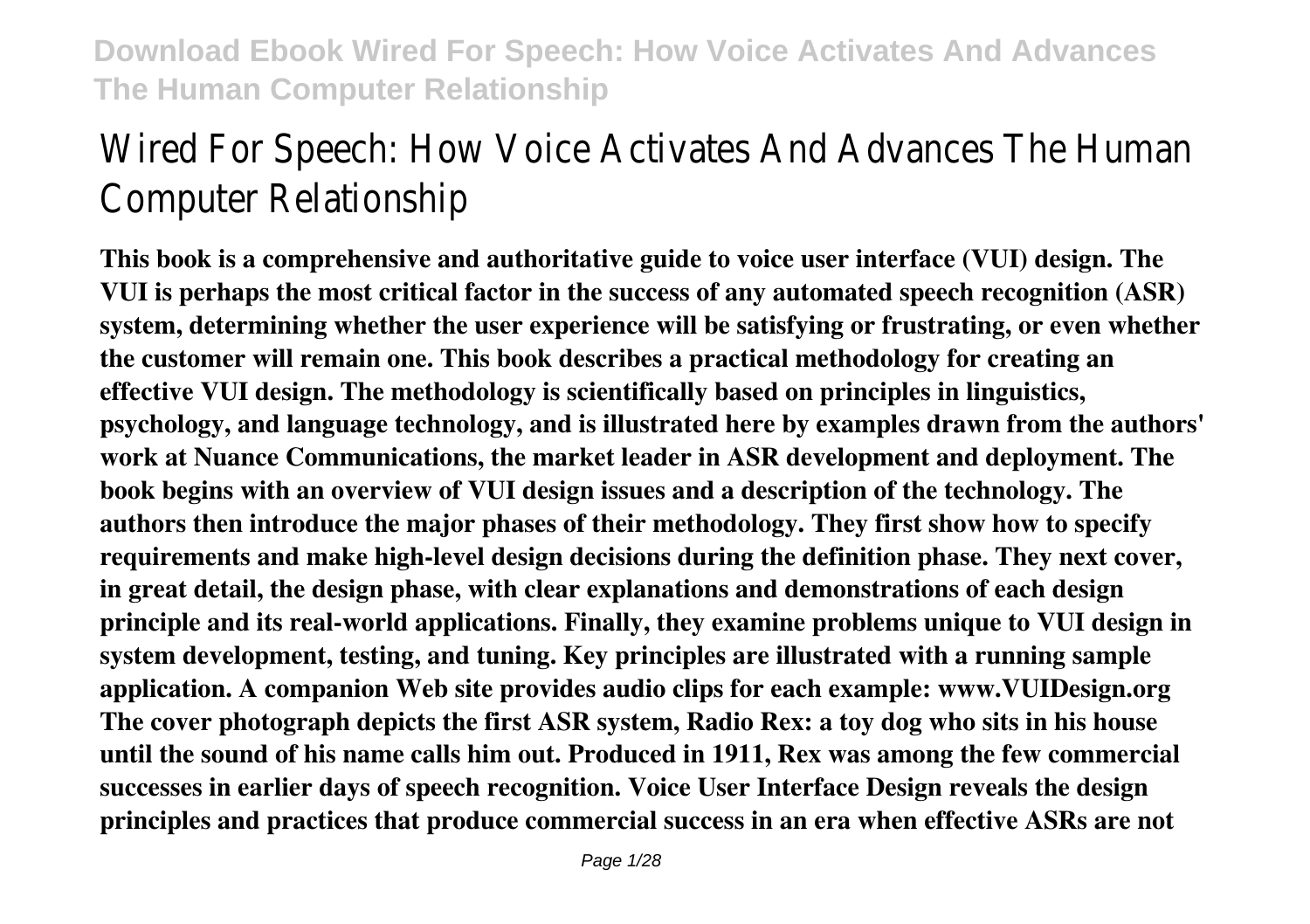#### **toys but competitive necessities.**

**Computing Handbook, Third Edition: Computer Science and Software Engineering mirrors the modern taxonomy of computer science and software engineering as described by the Association for Computing Machinery (ACM) and the IEEE Computer Society (IEEE-CS). Written by established leading experts and influential young researchers, the first volume of this popular handbook examines the elements involved in designing and implementing software, new areas in which computers are being used, and ways to solve computing problems. The book also explores our current understanding of software engineering and its effect on the practice of software development and the education of software professionals. Like the second volume, this first volume describes what occurs in research laboratories, educational institutions, and public and private organizations to advance the effective development and use of computers and computing in today's world. Research-level survey articles provide deep insights into the computing discipline, enabling readers to understand the principles and practices that drive computing education, research, and development in the twenty-first century.**

**Counterintuitive insights about building successful relationships- based on research into humancomputer interaction. Books like Predictably Irrational and Sway have revolutionized how we view human behavior. Now, Stanford professor Clifford Nass has discovered a set of rules for effective human relationships, drawn from an unlikely source: his study of our interactions with computers. Based on his decades of research, Nass demonstrates that-although we might deny itwe treat computers and other devices like people: we empathize with them, argue with them, form bonds with them. We even lie to them to protect their feelings. This fundamental revelation has led to groundbreaking research on how people should behave with one another. Nass's research shows**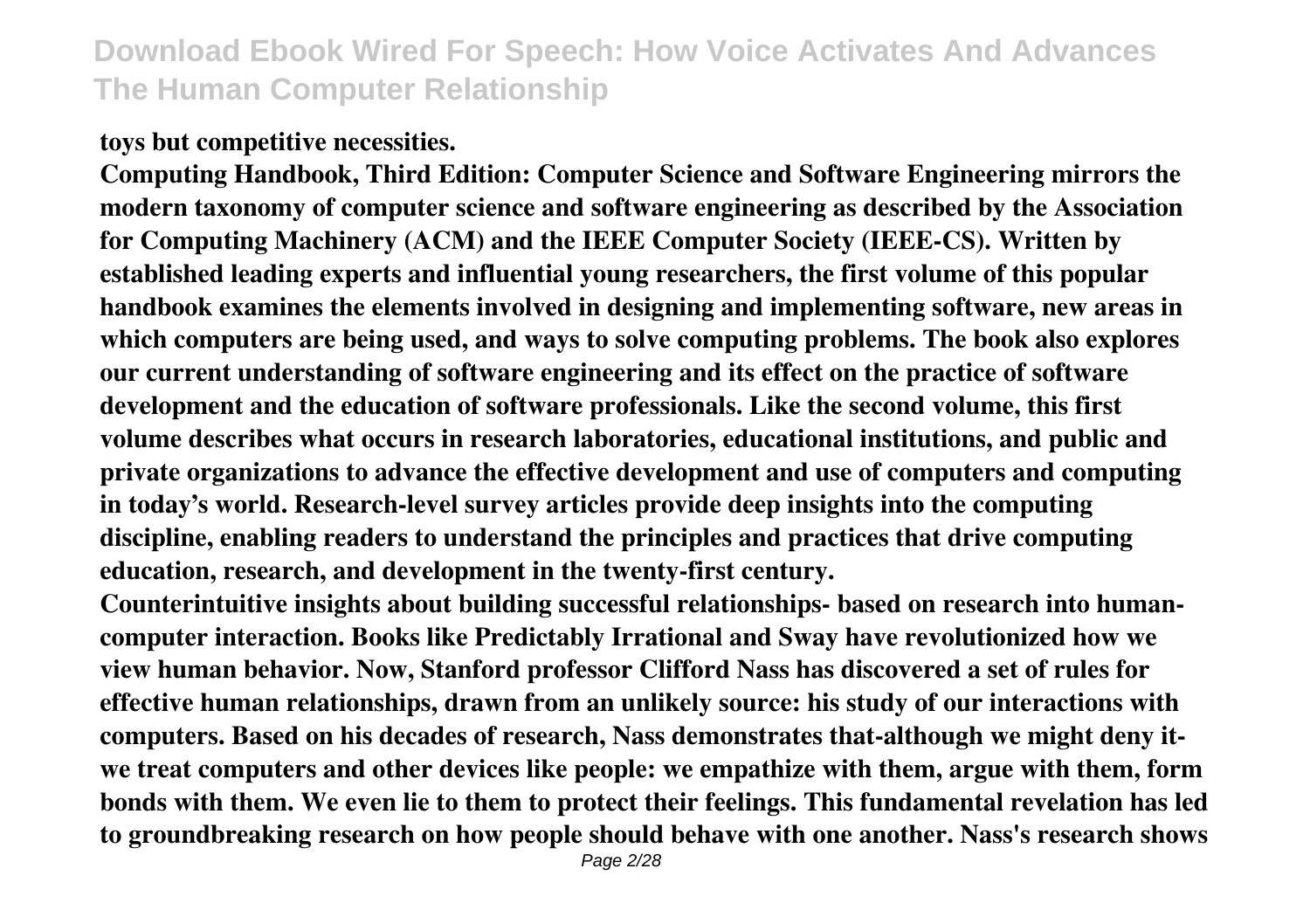**that: Mixing criticism and praise is a wildly ineffective method of evaluation Flattery works-even when the recipient knows it's fake Introverts and extroverts are each best at selling to one of their own Nass's discoveries provide nothing less than a new blueprint for successful human relationships.**

**Wireless Internet Applications and Architecture is a comprehensive technical overview of wireless Internet technology, applications, and content issues. The wireless Internet of the future will be able to serve large, specialized market segments with new devices, services, and content through wide bandwidth (MMDS, GPRS) and always-on capability, offering people the freedom to communicate in ways they never have before.**

**Throughout**

**Designing for the Digital Age**

**Deceitful Media**

**Technology's Quest to Capitalize Emotion**

**Proceedings IWISP '96, 4–7 November 1996; Manchester, UK**

**Because Internet**

**Exposing Data Bias in a World Designed for Men**

*This book addresses various aspects of acoustic–phonetic analysis, including voice quality and fundamental frequency, and the effects of speech fluency and non-native accents, by examining read speech, public speech, and conversations. Voice is a sexually dimorphic trait that can convey important biological and social information about the speaker, and empirical findings suggest that voice characteristics and*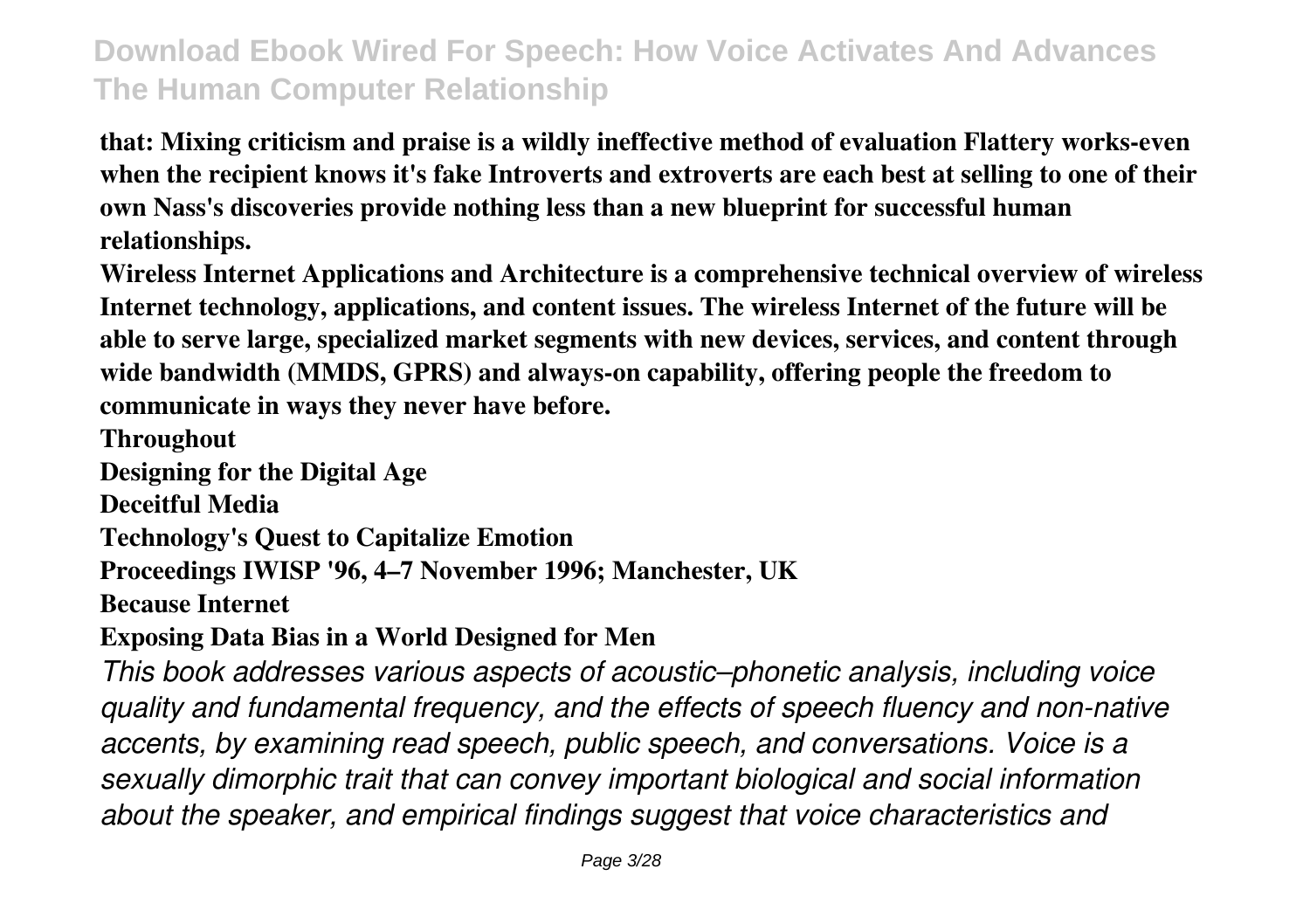*preferences play an important role in both intra- and intersexual selection, such as competition and mating, and social evaluation. Discussing evaluation criteria like physical attractiveness, pleasantness, likability, and even persuasiveness and charisma, the book bridges the gap between social and biological views on voice attractiveness. It presents conceptual, methodological and empirical work applying methods such as passive listening tests, psychoacoustic rating experiments, and crowdsourced and interactive scenarios and highlights the diversity not only of the methods used when studying voice attractiveness, but also of the domains investigated, such as politicians' speech, experimental speed dating, speech synthesis, vocal pathology, and voice preferences in human interactions as well as in human–computer and human–robot interactions. By doing so, it identifies widespread and complementary approaches and establishes common ground for further research. AN INSTANT NEW YORK TIMES BESTSELLER!! Named a Best Book of 2019 by TIME, Amazon, and The Washington Post A Wired Must-Read Book of Summer "Gretchen McCulloch is the internet's favorite linguist, and this book is essential reading. Reading her work is like suddenly being able to see the matrix." —Jonny Sun, author of everyone's a aliebn when ur a aliebn too Because Internet is for anyone who's ever puzzled over how to punctuate a text message or wondered where memes come from. It's the perfect book for understanding how the internet is changing the English language, why that's a good thing, and what our online interactions reveal about who*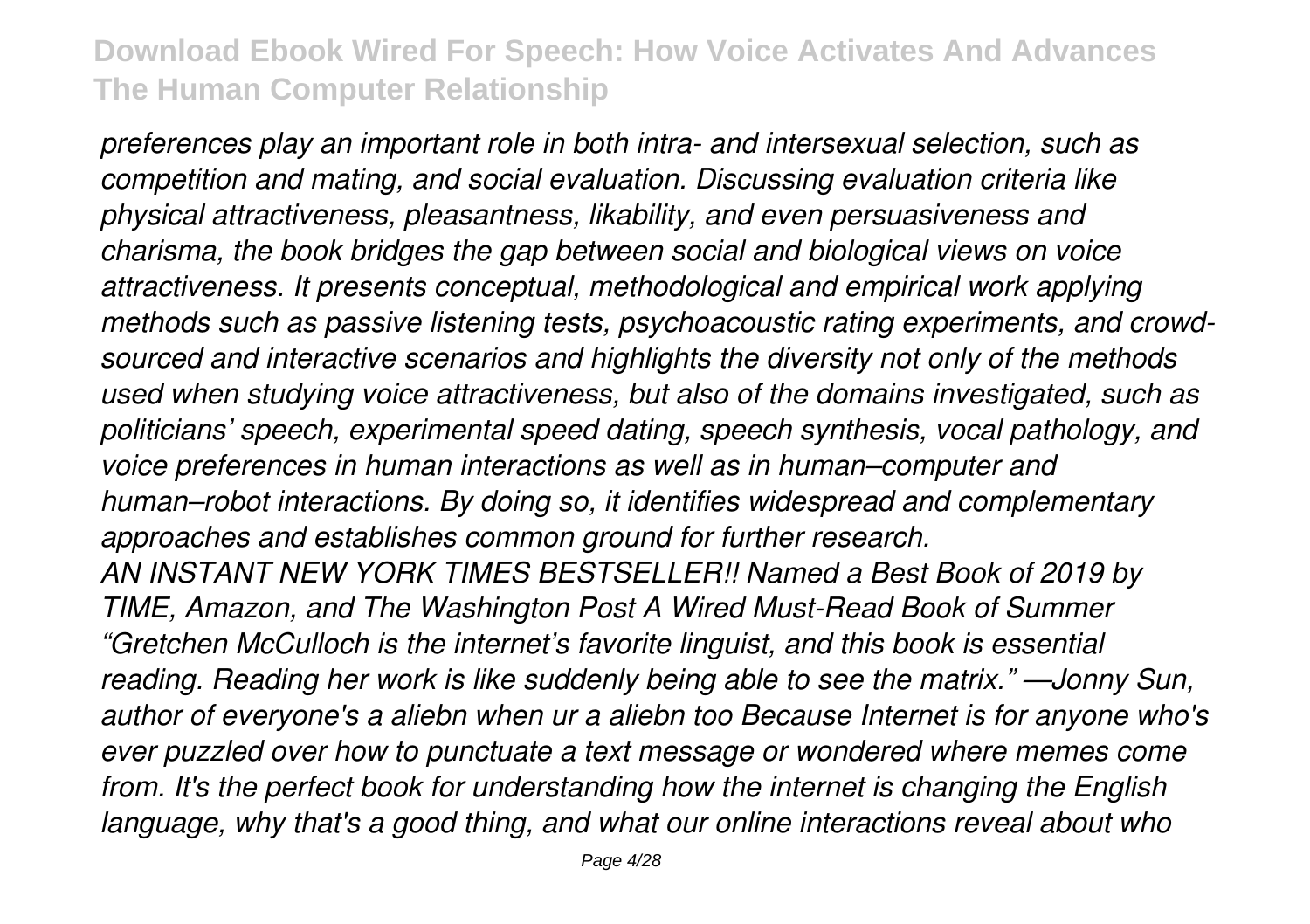*we are. Language is humanity's most spectacular open-source project, and the internet is making our language change faster and in more interesting ways than ever before. Internet conversations are structured by the shape of our apps and platforms, from the grammar of status updates to the protocols of comments and @replies. Linguistically inventive online communities spread new slang and jargon with dizzying speed. What's more, social media is a vast laboratory of unedited, unfiltered words where we can watch language evolve in real time. Even the most absurd-looking slang has genuine patterns behind it. Internet linguist Gretchen McCulloch explores the deep forces that shape human language and influence the way we communicate with one another. She explains how your first social internet experience influences whether you prefer "LOL" or "lol," why ~sparkly tildes~ succeeded where centuries of proposals for irony punctuation had failed, what emoji have in common with physical gestures, and how the artfully disarrayed language of animal memes like lolcats and doggo made them more likely to spread.*

*Voice user interfaces (VUIs) are becoming all the rage today. But how do you build one that people can actually converse with? Whether you're designing a mobile app, a toy, or a device such as a home assistant, this practical book guides you through basic VUI design principles, helps you choose the right speech recognition engine, and shows you how to measure your VUI's performance and improve upon it. Author Cathy Pearl also takes product managers, UX designers, and VUI designers into advanced design*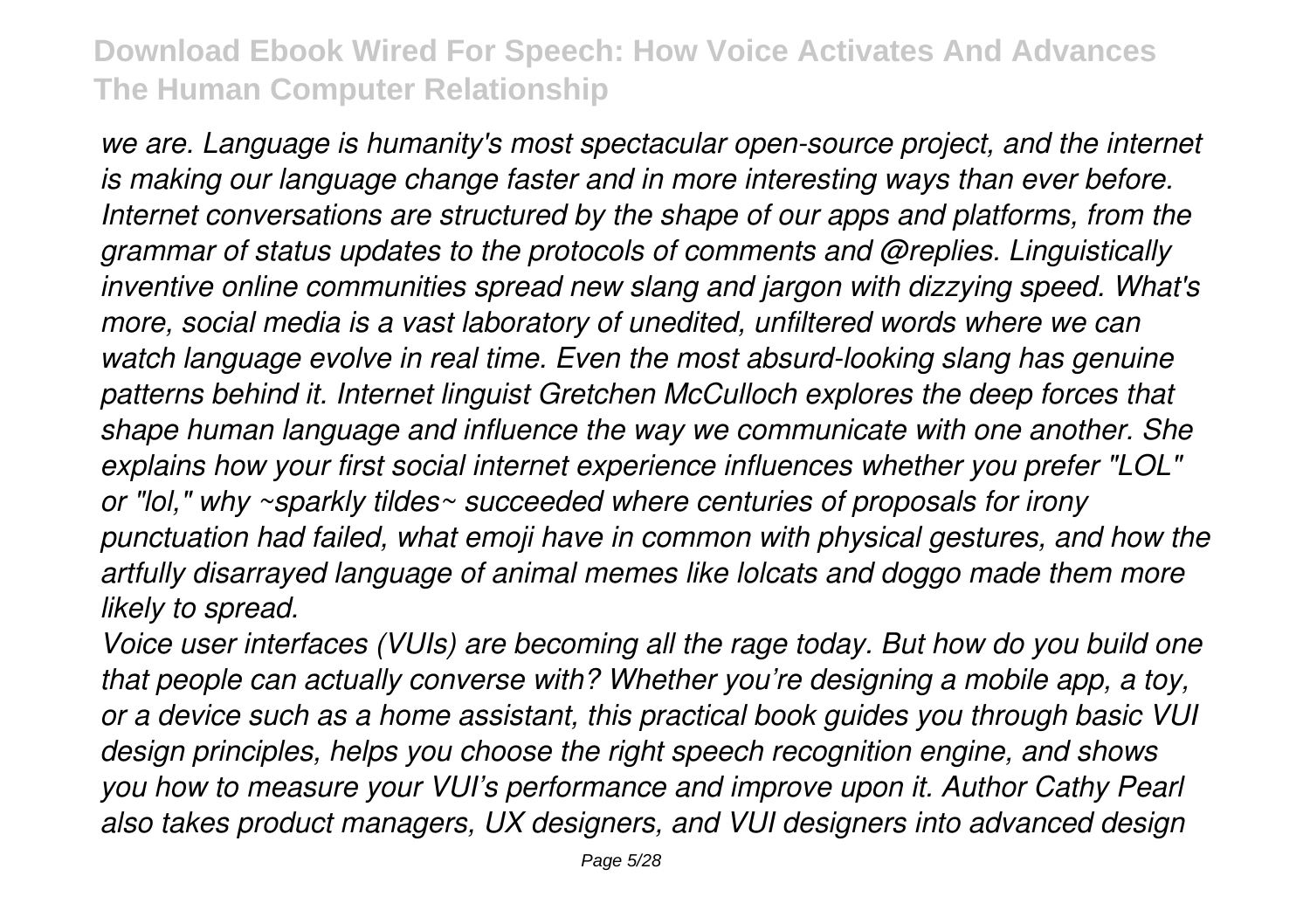*topics that will help make your VUI not just functional, but great. Understand key VUI design concepts, including command-and-control and conversational systems Decide if you should use an avatar or other visual representation with your VUI Explore speech recognition technology and its impact on your design Take your VUI above and beyond the basic exchange of information Learn practical ways to test your VUI application with users Monitor your app and learn how to quickly improve performance Get real-world examples of VUIs for home assistants, smartwatches, and car systems A comprehensive, encompassing and accessible text examining awide range of key Wireless Networking and Localizationtechnologies This book provides a unified treatment of issues related to allwireless access and wireless localization techniques. Thebook reflects principles of design and deployment of infrastructurefor wireless access and localization for wide, local, and personalnetworking. Description of wireless access methodsincludes design and deployment of traditional TDMA and CDMAtechnologies and emerging Long Term Evolution (LTE) techniques forwide area cellular networks, the IEEE 802.11/WiFi wireless localarea networks as well as IEEE 802.15 Bluetooth, ZigBee, UltraWideband (UWB), RF Microwave and body area networks used for sensorand ad hoc networks. The principles of wirelesslocalization techniques using time-of-arrival andreceived-signal-strength of the wireless signal used in militaryand commercial applications in smart devices operating in urban,indoor and inside the human body localization are explained andcompared. Questions, problem*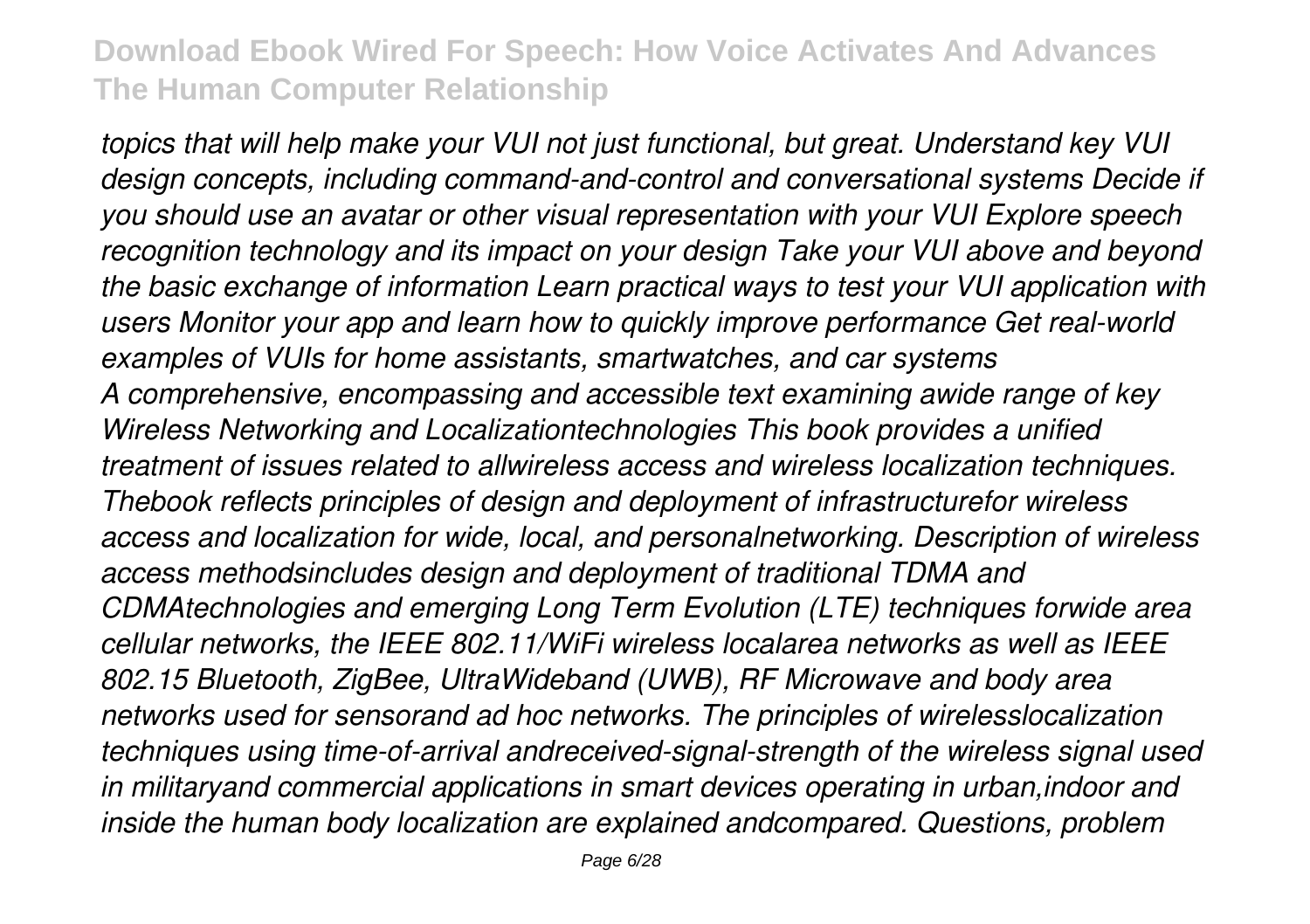*sets and hands-on projects enhances thelearning experience for students to understand and appreciate thesubject. These include analytical and practical examples withsoftware projects to challenge students in practically importantsimulation problems, and problem sets that use MatLab. Key features: Provides a broad coverage of main wireless technologiesincluding emerging technical developments such as body areanetworking and cyber physical systems Written in a tutorial form that can be used by students andresearchers in the field Includes practical examples and software projects to challengestudents in practically important simulation problems A London Review of Books Winter Lecture Applied Combinatorics on Words The Man Who Lied to His Laptop Emerging Technologies for Academic Libraries in the Digital Age Wired Style A Journey Into Hearing Socialbots and Their Friends* **From the virulence of fake news to the rise of psychographic profiling, emotion has become ascendant. The new frontier of capitalization is not outward, but inward—the inner life of affect and emotion, desire and disposition. This book lays that new reality out with a series of close case studies. A new set of technologies are emerging, from facial coding to affective computing, that attempt to**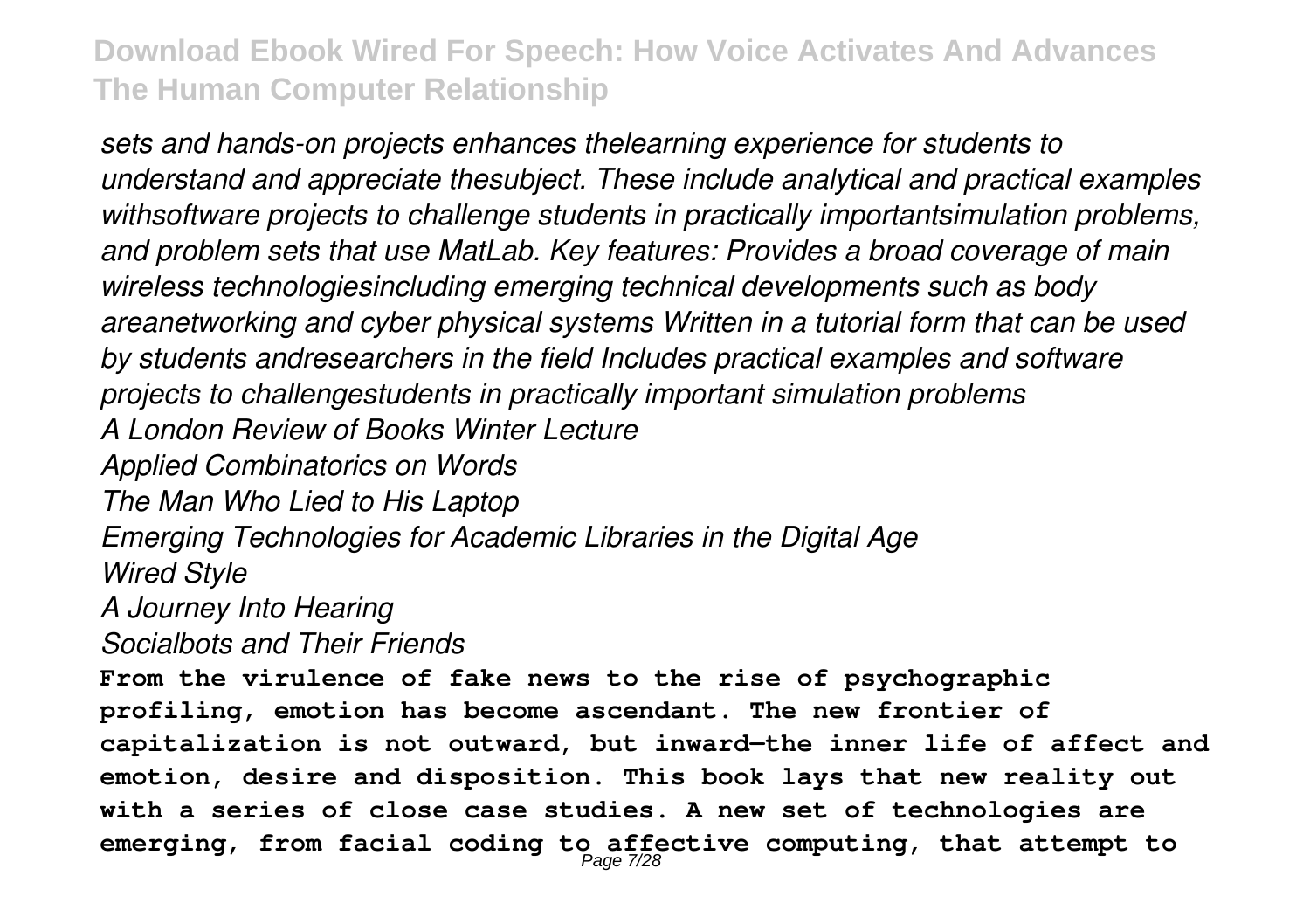**render the emotional into the machine-readable. At the same time, social media and smart home devices are becoming empathic, attempting to draw out our affective participation and elicit our emotional expression. In these encounters with the medial and the technical, the emotional is remade. Combining a close analysis of contemporary technologies such as Affectiva, Facebook, and Alexa with critical media theory, Logic of Feeling: Technology's Quest to Capitalize Emotion examines how the quest to operationalize this inner life begins to reconfigure feeling itself.**

**I want to start very near the beginning of the tradition of Western literature, and its first recorded example of a man telling a woman to 'shut up'; telling her that her voice was not to be heard in public. I'm thinking of a moment immortalised at the start of the Odyssey. We tend now to think of the Odyssey as the story of Odysseus and the adventures and scrapes he had returning home after the Trojan War – while for decades Penelope loyally waited for him, fending off the suitors who were pressing for her hand. But the Odyssey is just as much the story of Telemachus, the son of Odysseus and Penelope; the story of his growing up; how over the course of the poem he matures from boy to man. The process starts in the first book with Penelope coming down from her private quarters into the great hall, to find a bard performing to throngs of her suitors; he's singing about the**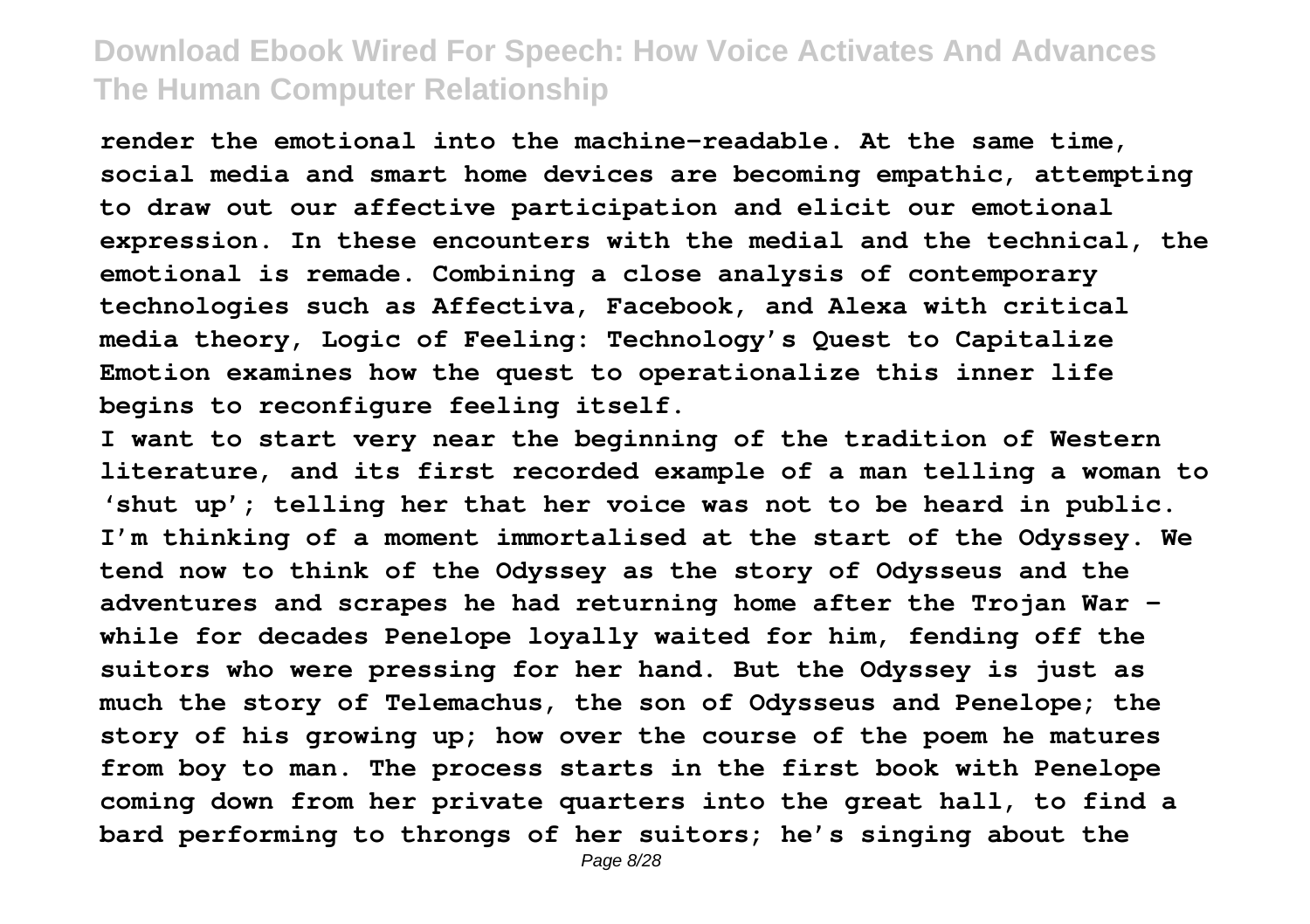**difficulties the Greek heroes are having in reaching home. She isn't amused, and in front of everyone she asks him to choose another, happier number. At which point young Telemachus intervenes: 'Mother,' he says, 'go back up into your quarters, and take up your own work, the loom and the distaff ... speech will be the business of men, all men, and of me most of all; for mine is the power in this household.' And off she goes, back upstairs.? Mary Beard reflects on the way women are heard – and have been heard – in public, from Homer's Odyssey through Margaret Thatcher to internet trolls.**

**The papers in this volume focus on the most modern and critical aspects of Image and Signal Processing and related areas that have a significant impact in our society. The papers may be categorized in the following four major parts. Coding and Compression (image coding, image subband, wavelet coding and representation, video coding, motion estimation and multimedia); Image Processing and Pattern Recognition (image analysis, edge detection, segmentation, image enhancement and restoration, adaptive systems, colour processing, pattern and object recognition and classification); Fast Processing Techniques (computational methods, VLSI DSP architectures); Theory and Applications (identificiation and modelling, multirate filter banks, wavelets in image and signal processing, biomedical and industrial applications). The authors of these exceptionally high-quality papers**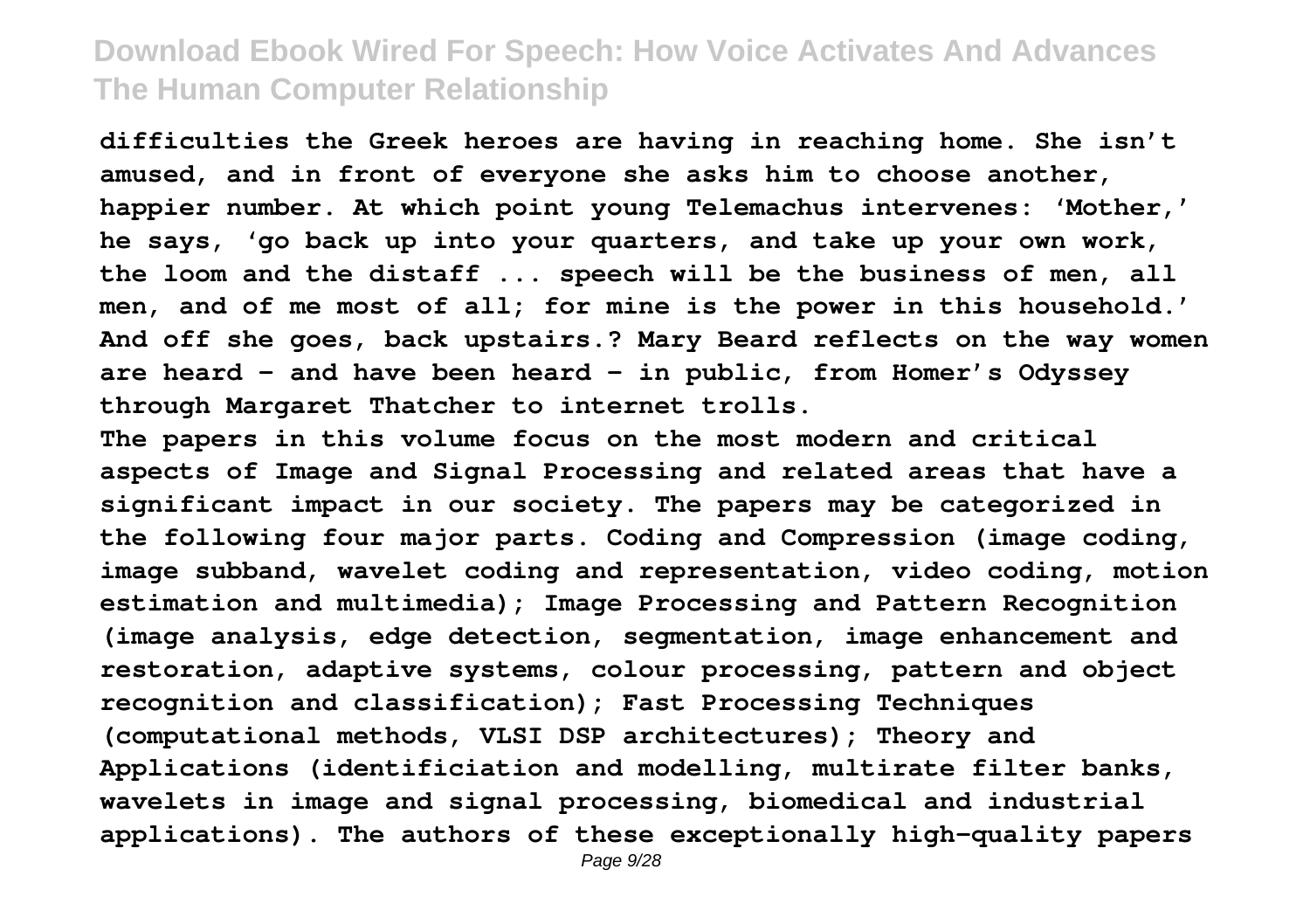**form an interesting group, originating from the five continents, representing 33 countries.**

**How interactive voice-based technology can tap into the automatic and powerful responses all speech—whether from human or machine—evokes. Interfaces that talk and listen are populating computers, cars, call centers, and even home appliances and toys, but voice interfaces invariably frustrate rather than help. In Wired for Speech, Clifford Nass and Scott Brave reveal how interactive voice technologies can readily and effectively tap into the automatic responses all speech—whether from human or machine—evokes. Wired for Speech demonstrates that people are "voice-activated": we respond to voice technologies as we respond to actual people and behave as we would in any social situation. By leveraging this powerful finding, voice interfaces can truly emerge as the next frontier for efficient, userfriendly technology. Wired for Speech presents new theories and experiments and applies them to critical issues concerning how people interact with technology-based voices. It considers how people respond to a female voice in e-commerce (does stereotyping matter?), how a car's voice can promote safer driving (are "happy" cars better cars?), whether synthetic voices have personality and emotion (is sounding like a person always good?), whether an automated call center should apologize when it cannot understand a spoken request ("To Err is**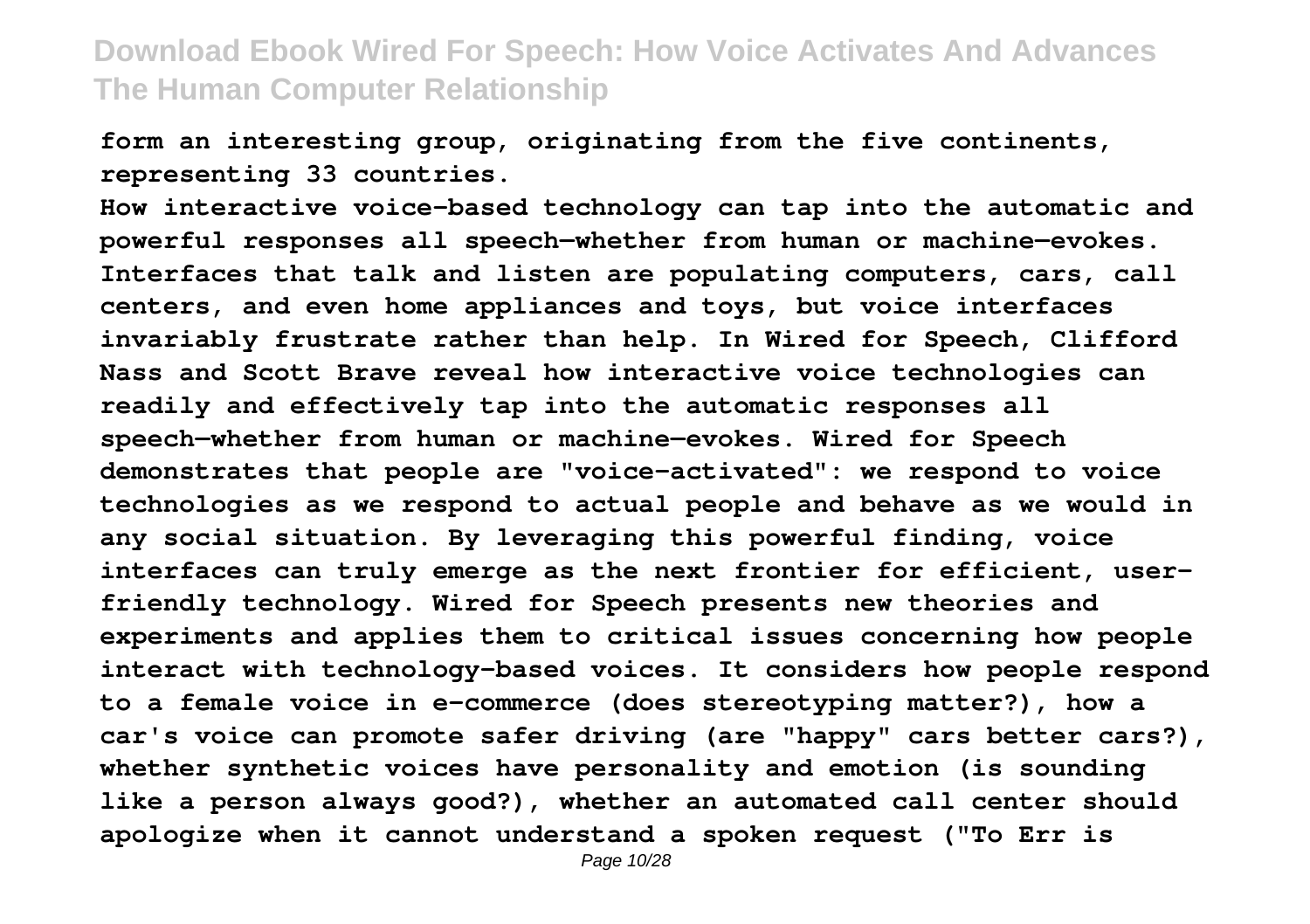**Interface; To Blame, Complex"), and much more. Nass and Brave's deep understanding of both social science and design, drawn from ten years of research at Nass's Stanford laboratory, produces results that often challenge conventional wisdom and common design practices. These insights will help designers and marketers build better interfaces, scientists construct better theories, and everyone gain better understandings of the future of the machines that speak with us. Connecting God's Voice to Your Life, Influence, and Career Voice Attractiveness**

**Digital Media and the Automation of Sociality**

**Telecommunications and Data Communications Handbook Artificial Intelligence and Social Life after the Turing Test How Marketers Listen In to Exploit Your Feelings, Your Privacy, and Your Wallet**

**Wireless Internet Applications and Architecture**

**How interactive voice-based technology can tap into the automatic and powerful responses all speech—whether from human or machine—evokes. We spend much of our days talking. Yet we know little about the conversational engine that drives our everyday lives. We are pushed and pulled around by language far more than we realize, yet are seduced by stereotypes and myths about communication. This book will change the way you think about talk. It will explain the big pay-offs to understanding conversation scientifically. Elizabeth**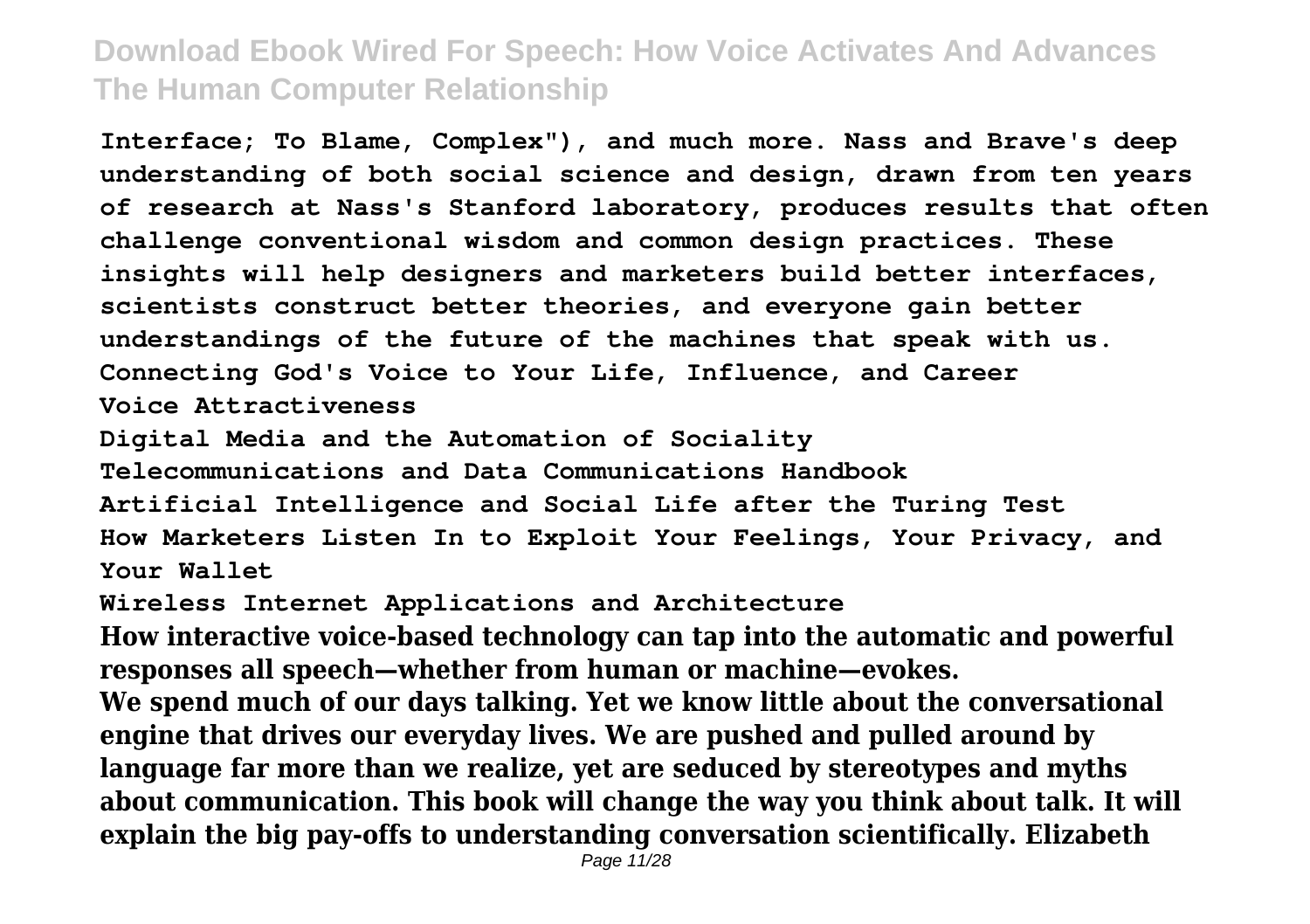**Stokoe, a social psychologist, has spent over twenty years collecting and analysing real conversations across settings as varied as first dates, crisis negotiation, sales encounters and medical communication. This book describes some of the findings of her own research, and that of other conversation analysts around the world. Through numerous examples from real interactions between friends, partners, colleagues, police officers, mediators, doctors and many others, you will learn that some of what you think you know about talk is wrong. But you will also uncover fresh insights about how to have better conversations - using the evidence from fifty years of research about the science of talk.**

**Bob Hasson and Shawn Bolz have come together to help infuse you with hope, truth, and perspective about your God-given role in the marketplace. Whether you own or manage a business, have spent decades in your career, or are simply trying to find value in the work that you do, this book is for you. As you walk this journey with us, you'll have an opportunity to build spiritually driven goals for both your own career as well as the industry you are called to. Throughout the book, we explore real-life examples of what it looks like to hear God and follow His leading within marketplace roles. We also discuss where our understanding of God, Church, and the marketplace has been immature or broken. The goal is that you are empowered to do it differently, getting a greater result in your relationship to God's voice impacting the way you partner to your career.**

**This open access monograph argues established democratic norms for freedom of expression should be implemented on the internet. Moderating policies of tech**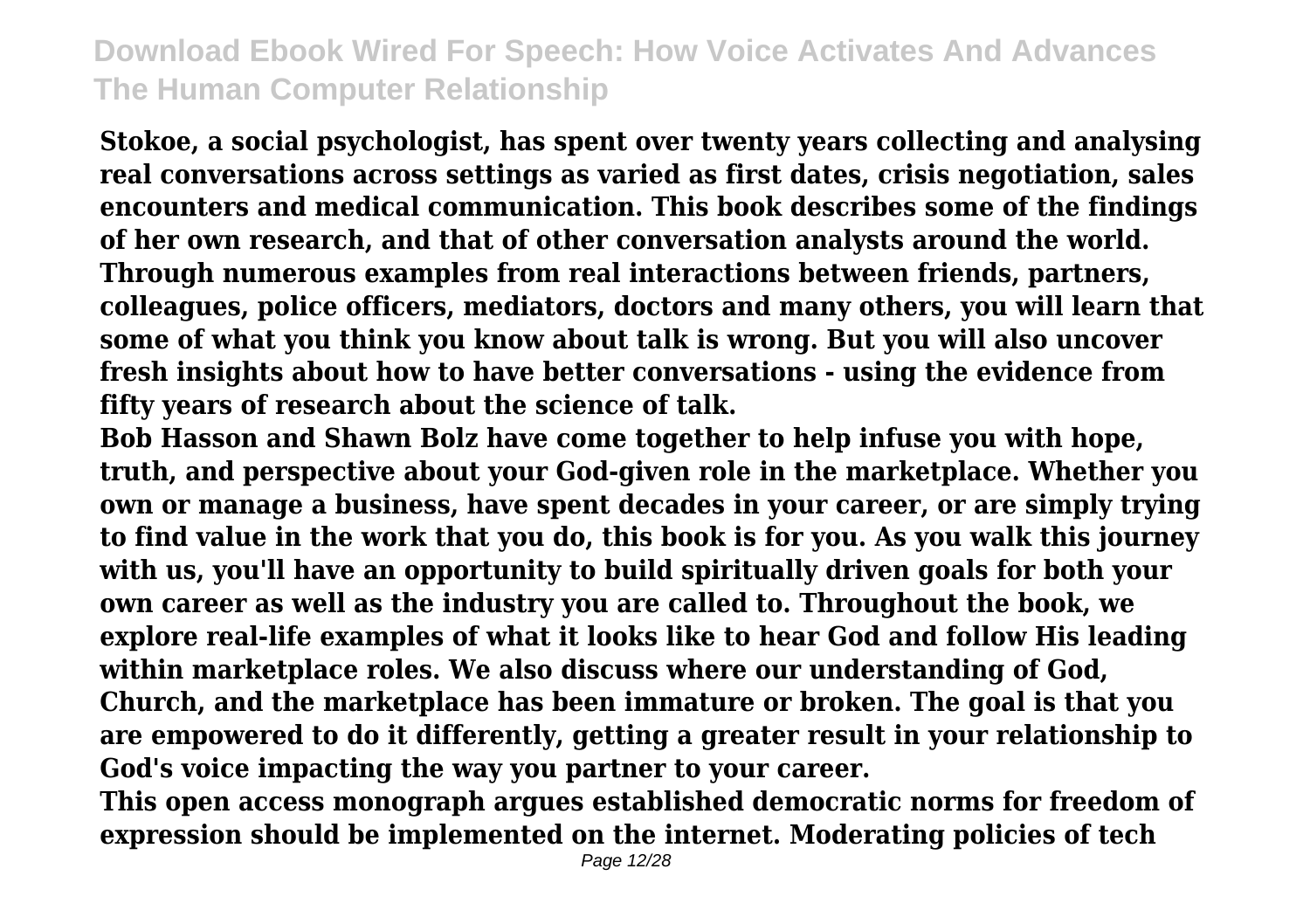**companies as Facebook, Twitter and Google have resulted in posts being removed on an industrial scale. While this moderation is often encouraged by governments - on the pretext that terrorism, bullying, pornography, "hate speech" and "fake news" will slowly disappear from the internet - it enables tech companies to censure our society. It is the social media companies who define what is blacklisted in their community standards. And given the dominance of social media in our information society, we run the risk of outsourcing the definition of our principles for discussion in the public domain to private companies. Instead of leaving it to social media companies only to take action, the authors argue democratic institutions should take an active role in moderating criminal content on the internet. To make this possible, tech companies should be analyzed whether they are approaching a monopoly. Antitrust legislation should be applied to bring those monopolies within democratic governmental oversight. Despite being in different stages in their lives, Anne Mette is in the startup phase of her research career, while Frederik is one of the most prolific philosophers in Denmark, the authors found each other in their concern about Free Speech on the internet. The book was originally published in Danish as Dit opslag er blevet fjernet - techgiganter & ytringsfrihed. Praise for 'Your Post has been Removed' "From my perspective both as a politician and as private book collector, this is the most important non-fiction book of the 21st Century. It should be disseminated to all European citizens. The learnings of this book and the use we make of them today are crucial for every man, woman and child on earth. Now and in the future."**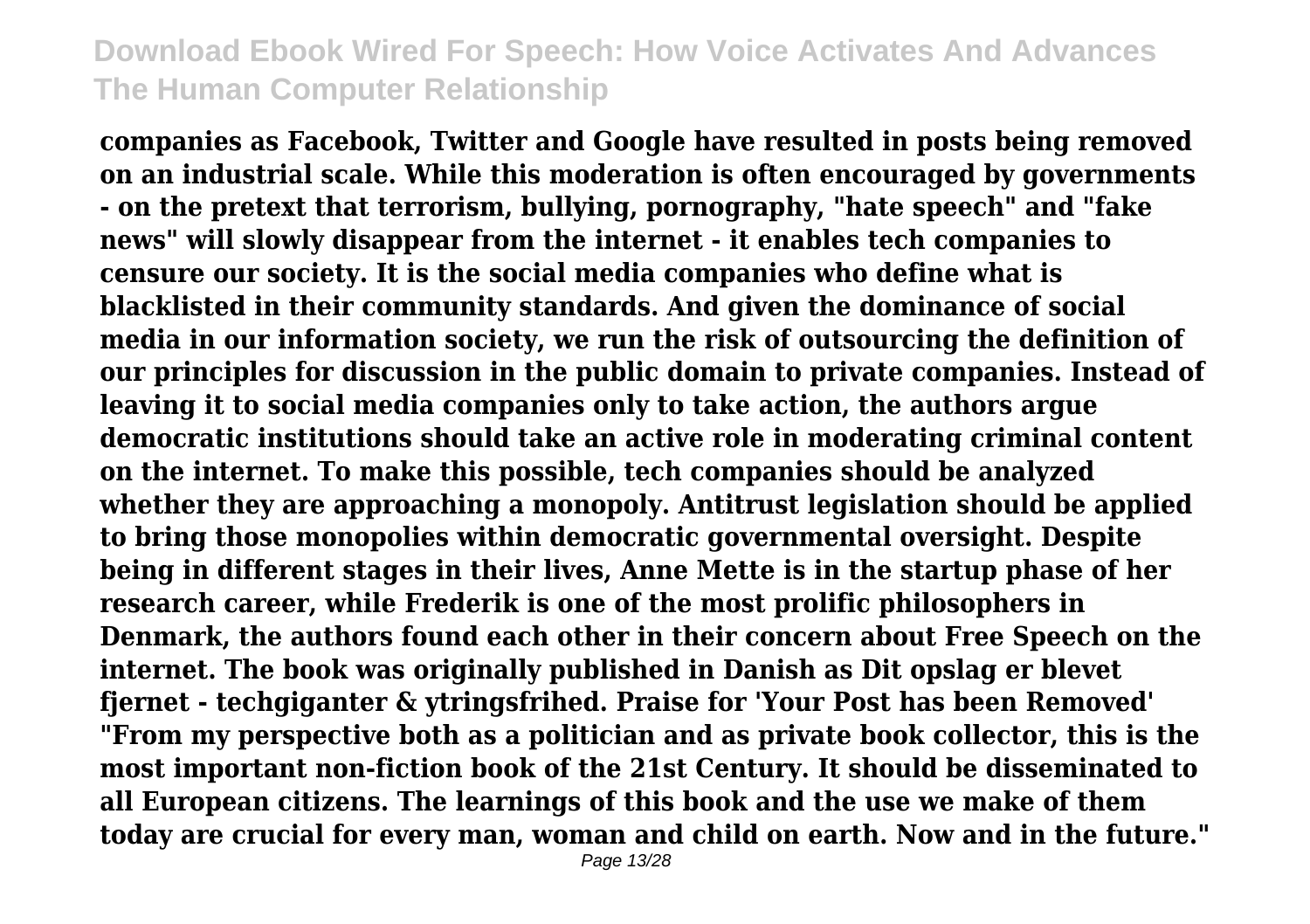**Jens Rohde, member of the European Parliament for the Alliance of Liberals and Democrats for Europe "This timely book compellingly presents an impressive array of information and analysis about the urgent threats the tech giants pose to the robust freedom of speech and access to information that are essential for individual liberty and democratic self-government. It constructively explores potential strategies for restoring individual control over information flows to and about us. Policymakers worldwide should take heed!" Nadine Strossen, Professor, New York Law School. Author, HATE: Why We Should Resist It with Free Speech, Not Censorship.**

**Principles of Wireless Access and Localization**

**Official Gazette of the United States Patent and Trademark Office**

**Voice User Interface Design**

**Principles of English Usage in the Digital Age**

**Tech Giants and Freedom of Speech**

#### **Invisible Women**

#### **Wired for Sound**

This book is written to promote academic strategic management and envision future innovations for academic library resources, services and instructions in the digital age. It provides academic executives, consultants, instructors, IT specialists, librarians, LIS students, managers, trainers and other professionals with the latest information for developing trends of emerging technologies applied to student-centred and service-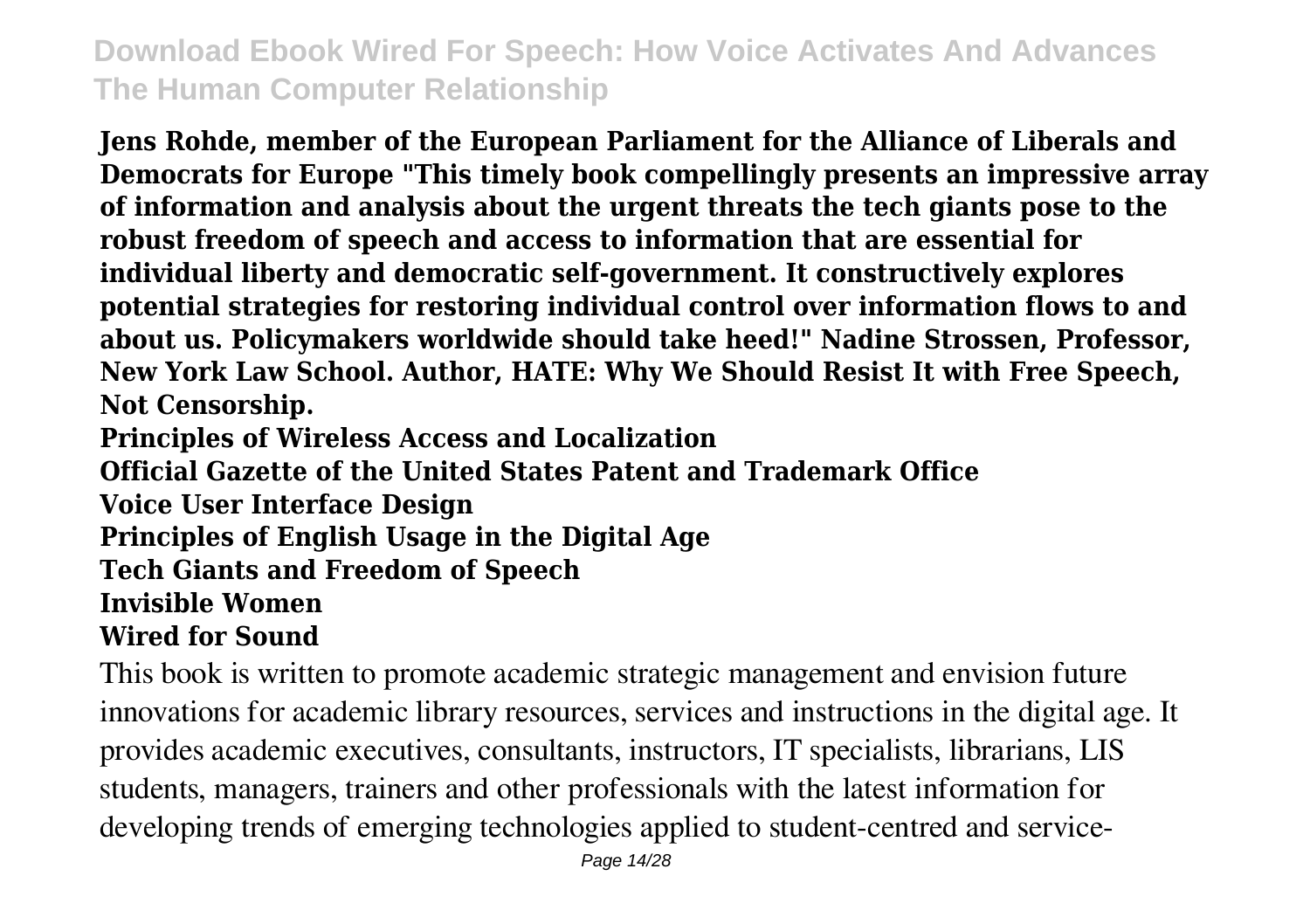oriented academic learning environments. This book explores various fields where key emerging technologies may have great implications on academic library information technologies, academic library management, academic library information services, and academic library internal operations. Reflects most recent emerging technologies which might impact on library administrations, resources, services and instructions Draws a clear roadmap how and where to monitor emerging technologies which began to emerge under academic library environments Provides practical and realistic suggestions and solutions how to utilize emerging technologies in academic learning environments In a series of essays, 34 influential researchers look at how the proliferation of computers

and technology has and will affect culture and the arts.

Publisher Description

Whether you're designing consumer electronics, medical devices, enterprise Web apps, or new ways to check out at the supermarket, today's digitally-enabled products and services provide both great opportunities to deliver compelling user experiences and great risks of driving your customers crazy with complicated, confusing technology. Designing successful products and services in the digital age requires a multi-disciplinary team with expertise in interaction design, visual design, industrial design, and other disciplines. It also takes the ability to come up with the big ideas that make a desirable product or service, as well as the skill and perseverance to execute on the thousand small ideas that Page 15/28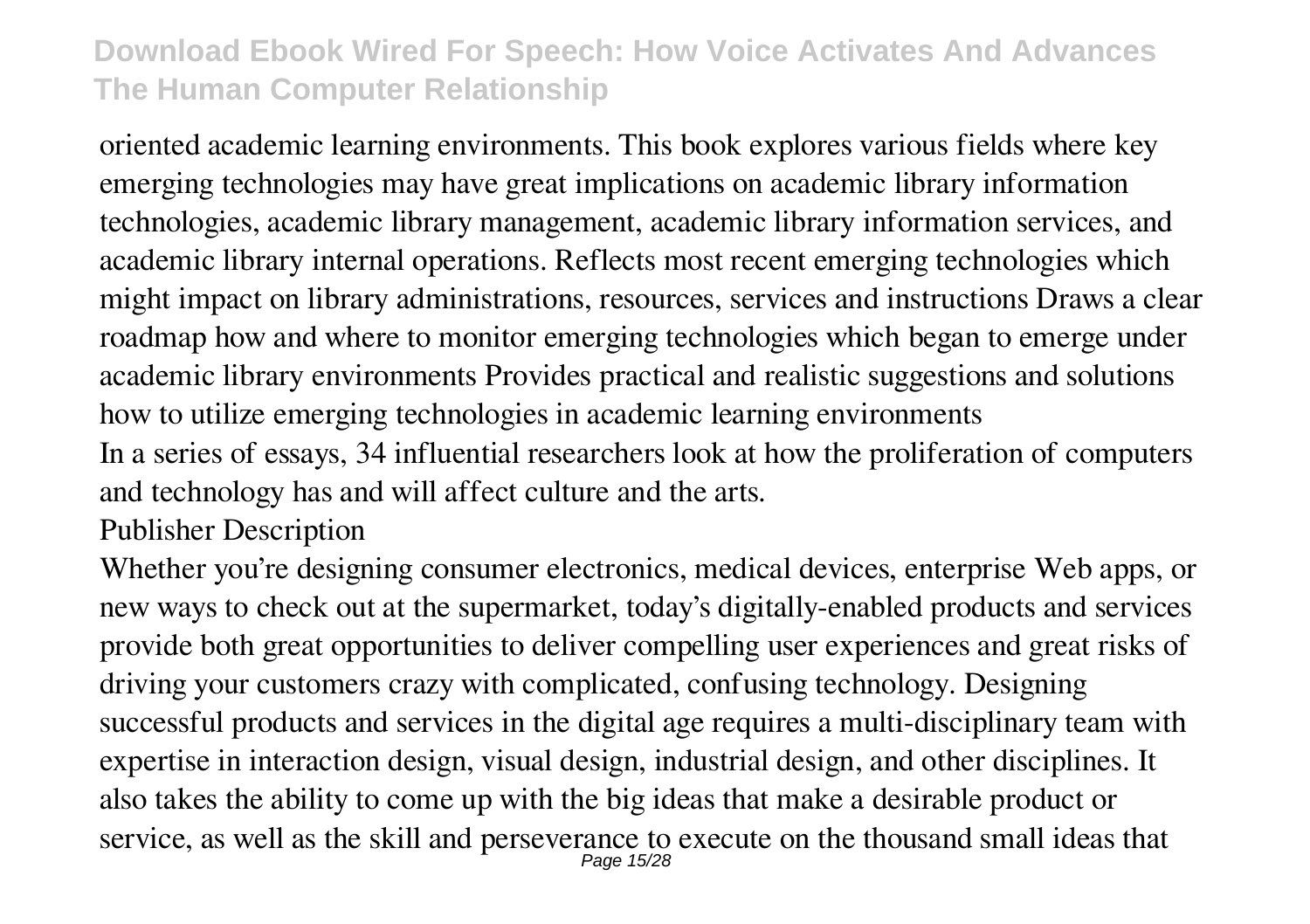get your design into the hands of users. It requires expertise in project management, user research, and consensus-building. This comprehensive, full-color volume addresses all of these and more with detailed how-to information, real-life examples, and exercises. Topics include assembling a design team, planning and conducting user research, analyzing your data and turning it into personas, using scenarios to drive requirements definition and design, collaborating in design meetings, evaluating and iterating your design, and documenting finished design in a way that works for engineers and stakeholders alike. Principles of Conversational Experiences

**Trademarks** 

Computing Handbook, Third Edition

Understanding the New Rules of Language

Wired for Speech

Wired to Hear

New Scientist

\*THE SUNDAY TIMES NUMBER ONE BESTSELLER\* 'HELL YES. This is one of those books that has the potential to change things - a monumental piece of research' Caitlin Moran Imagine a world where... · Your phone is too big for your hand · Your doctor prescribes a drug that is wrong for your body · In a car accident you are 47% more likely to be injured. If any of that sounds familiar, chances are you're a woman. From government policy and medical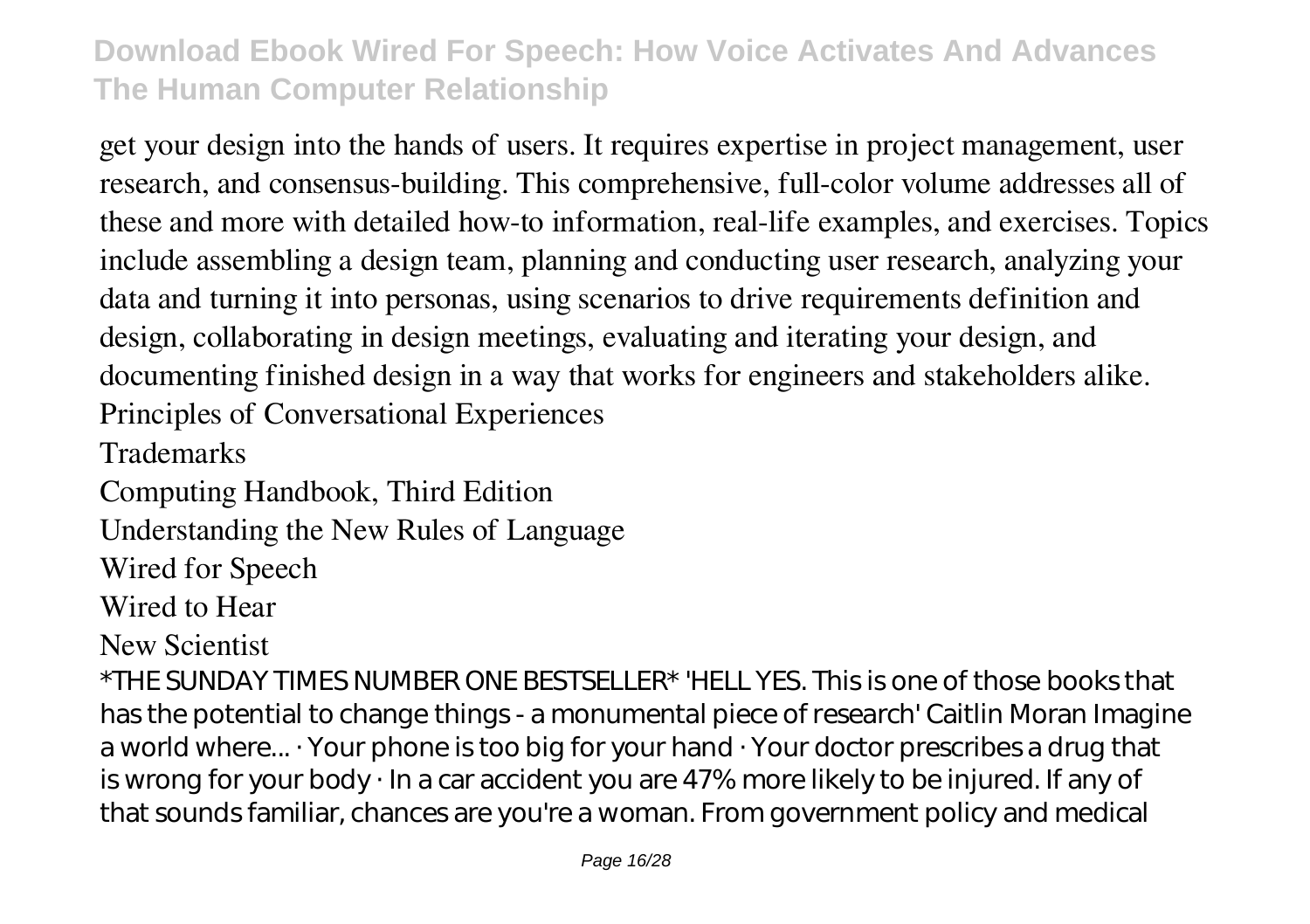research, to technology, workplaces, and the media. Invisible Women reveals how in a world built for and by men we are systematically ignoring half of the population, often with disastrous consequences. Caroline Criado Perez brings together for the first time an impressive range of case studies, stories and new research from across the world that illustrate the hidden ways in which women are forgotten, and the profound impact this has on us all. Discover the shocking gender bias that affects our everyday lives. 'A book that changes the way you see the world' Sunday Times 'Revelatory, frightening, hopeful' Jeanette Winterson

Many users of the Internet are aware of bots: automated programs that work behind the scenes to come up with search suggestions, check the weather, filter emails, or clean up Wikipedia entries. More recently, a new software robot has been making its presence felt in social media sites such as Facebook and Twitter – the socialbot. However, unlike other bots, socialbots are built to appear human. While a weatherbot will tell you if it's sunny and a spambot will incessantly peddle Viagra, socialbots will ask you questions, have conversations, like your posts, retweet you, and become your friend. All the while, if they're well-programmed, you won't know that you're tweeting and friending with a robot. Who benefits from the use of software robots? Who loses? Does a bot deserve rights? Who pulls the strings of these bots? Who has the right to know what about them? What does it mean to be intelligent? What does it mean to be a friend? Socialbots and Their Friends: Digital Media and the Automation of Sociality is one of the first academic collections to critically consider the socialbot and tackle these pressing questions.

From the voice on the phone, to the voice on the computer, to the voice from the toaster,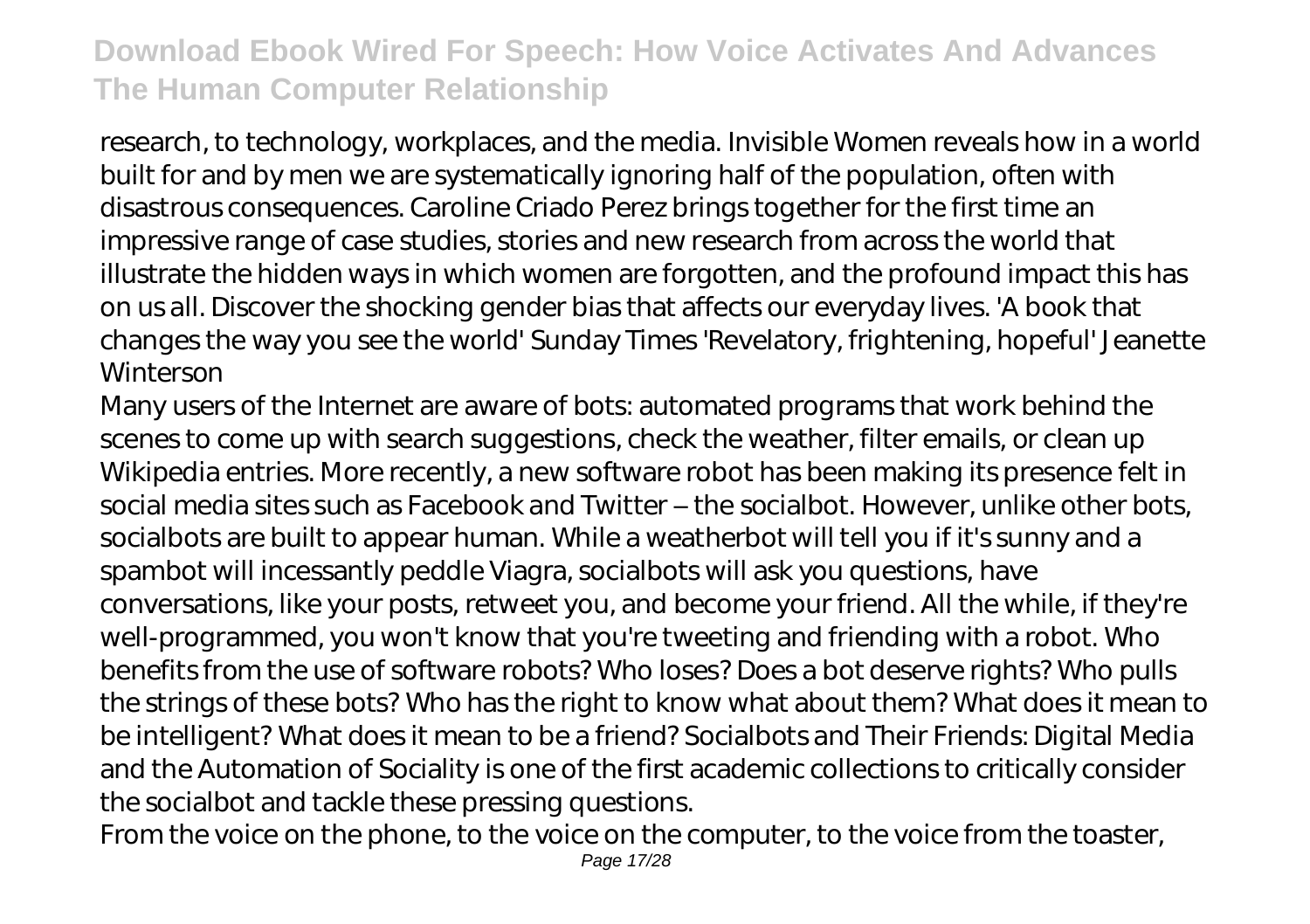speech user interfaces are coming into the mainstream and are here to stay forever. Soundly anchored in HCI, cognitive psychology, linguistics, and social psychology, this supremely practical book is loaded with examples, how-to advice, and design templates. Drawing widely on decades of research—in lexicography, conversation analysis, computational linguistics, and social psychology—author Randy Allen Harris outlines the principles of how people use language interactively, and illustrates every aspect of design work. In the first part of the book, Harris provides a thorough conceptual basis of language in all its relevant aspects, from speech sounds to conversational principles. The second part takes you patiently through the entire process of designing an interactive speech system: from team building to user profiles, to agent design, scripting, and evaluation. This book provides interaction designers with the knowledge and strategies to craft language-based applications the way users will expect them to behave. \*Loaded with examples and practical synopses of the best practice. \*An ideal combination of conceptual base, practical illustrations, and "how-to" advice—for design and for the entire design process. \*Will bring novice voice designers fully up to speed, and give experienced designers a new understanding of the principles underlying human speech interaction, principles from which to improve voice interaction design.

Wired magazine's top editors have weighed thousands of new terms, phrases, idioms, and usages of the language since the advent of the global village. Elements of Style is no longer sufficient as a guide to English usage--Wired America needs Wired Style.

Instinctive Computing

The Public Voice of Women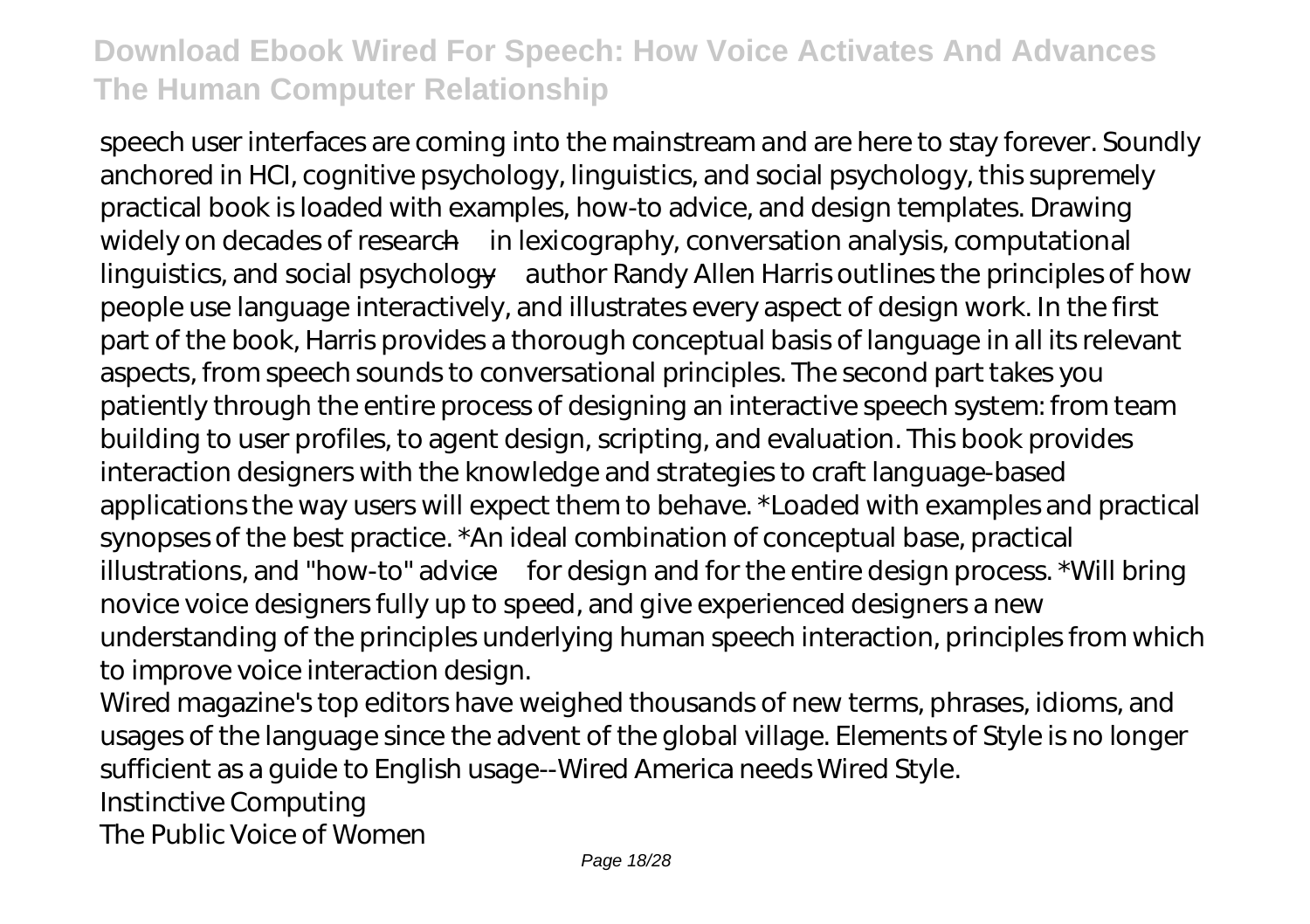The Voice Catchers The inside story of Artificial Intelligence and our race to build the future Designing Voice User Interfaces Building Professional Wireless Applications Worldwide This handbook plays a fundamental role in sustainable progress in speech research and development. With an accessible format and with accompanying DVD-Rom, it targets three categories of readers: graduate students, professors and active researchers in academia, and engineers in industry who need to understand or implement some specific algorithms for their speech-related products. It is a superb source of application-oriented, authoritative and comprehensive information about these technologies, this work combines the established knowledge derived from research in such fast evolving disciplines as Signal Processing and Communications, Acoustics, Computer Science and Linguistics. Your voice as biometric data, and how marketers are using it to manipulate you Only three decades ago, it was inconceivable that virtually entire populations would be carrying around

wireless phones wherever they went, or that peoples' exact locations could be tracked by those devices. We now take both for granted. Even just a decade ago the idea that individuals' voices could be used to identify and draw inferences about them as they shopped or interacted with retailers seemed like something out of a science fiction novel. Yet a new business sector is emerging to do exactly that. The first in-depth examination of the voice intelligence industry, The Voice Catchers exposes how artificial intelligence is enabling personalized marketing and discrimination through voice analysis. Amazon and Google have numerous patents pertaining to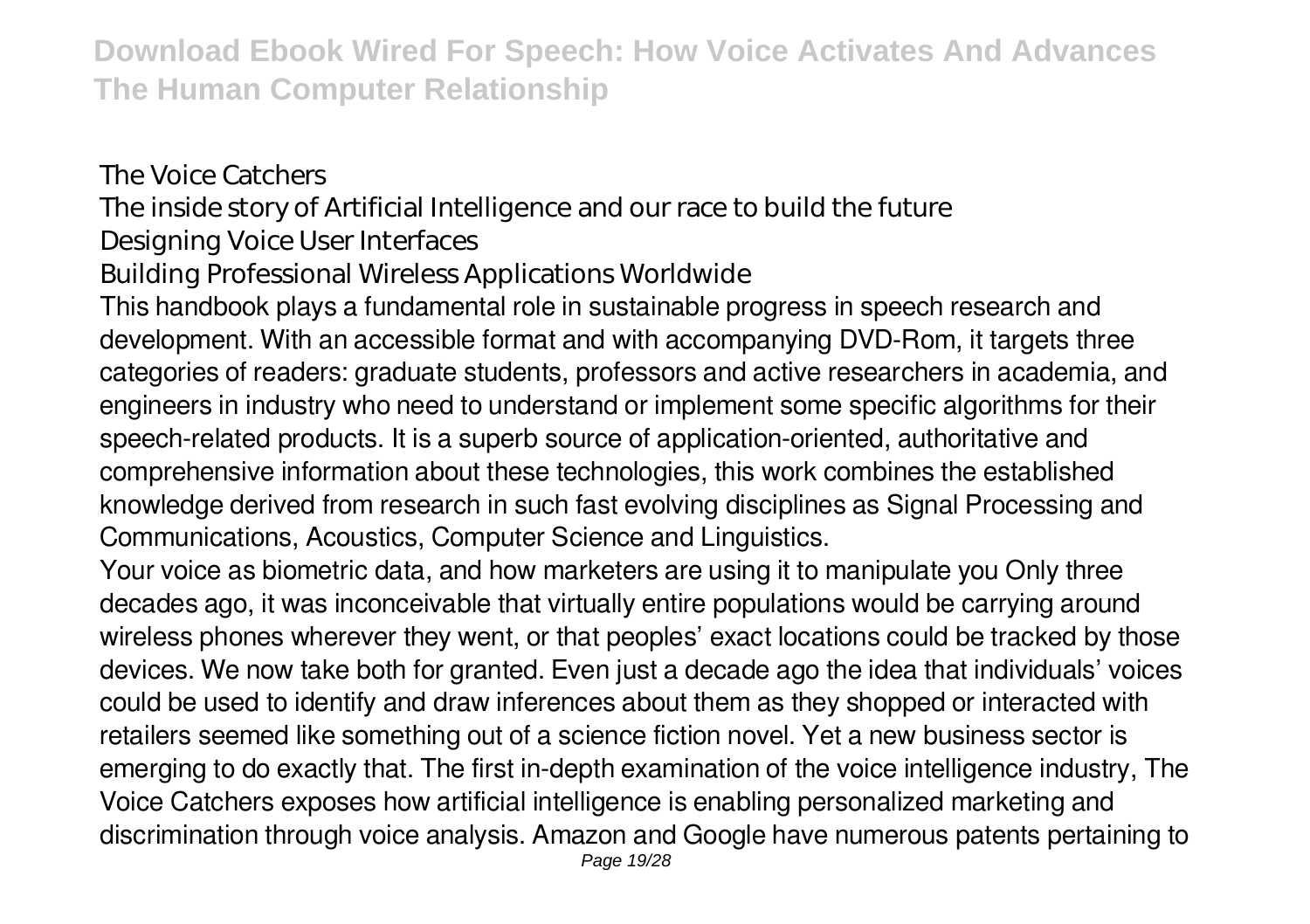voice profiling, and even now their smart speakers are extracting and using voice prints for identification and more. Customer service centers are already approaching every caller based on what they conclude a caller's voice reveals about that person's emotions, sentiments, and personality, often in real time. In fact, many scientists believe that a person's weight, height, age, and race, not to mention any illnesses they may have, can also be identified from the sound of that individual's voice. Ultimately not only marketers, but also politicians and governments, may use voice profiling to infer personal characteristics for selfish interests and not for the benefit of a citizen or of society as a whole. Leading communications scholar Joseph Turow places the voice intelligence industry in historical perspective, explores its contemporary developments, and offers a clarion call for regulating this rising surveillance regime.

Toward a computational explanation of thought: an argument that underlying mind is a complex but compact program that corresponds to the underlying complex structure of the world. For an accessible and comprehensive survey of telecommunications and data communications technologies and services, consult the Telecommunications and Data Communications Handbook, which includes information on origins, evolution and meaningful contemporary applications. Find discussions of technologies set in context, with details on fiber optics, cellular radio, digital carrier systems, TCP/IP, and the Internet. Explore topics like Voice over Internet Protocol (VoIP); 802.16 & WiMAX; Passive Optical Network (PON); 802.11g & Multiple Input Multiple Output (MIMO) in this easily accessible guide without the burden of technical jargon. The Totally Wired Doctor

How to Create Human-Centered Products and Services

Springer Handbook of Speech Processing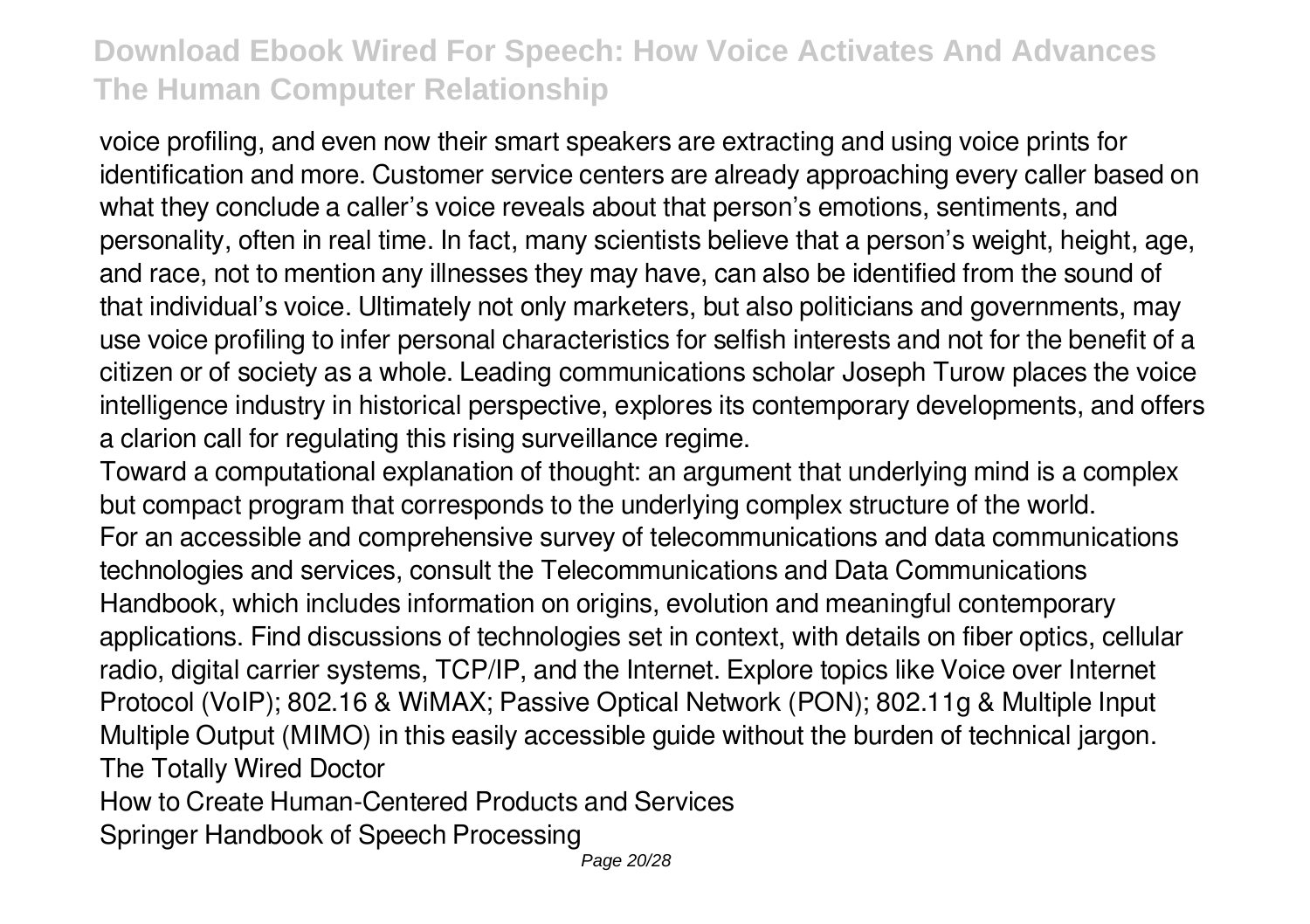How Voice Activates and Advances the Human-Computer Relationship Emotions in the Human Voice, Volume 3 Your Post Has Been Removed How Voice Activates and Advances the Human-computer Relationship This book attempts to connect artificial intelligence to primitive intelligence. It explores the idea that a genuinely intelligent computer will be able to interact naturally with humans. To form this bridge, computers need the ability to recognize, understand and even have instincts similar to humans. The author organizes the book into three parts. He starts by describing primitive problem-solving, discussing topics like default mode, learning, toolmaking, pheromones and foraging. Part two then explores behavioral models of instinctive cognition by looking at the perception of motion and event patterns, appearance and gesture, behavioral dynamics, figurative thinking, and creativity. The book concludes by exploring instinctive computing in modern cybernetics, including models of self-awareness, stealth, visual privacy, navigation, autonomy, and survivability. Instinctive Computing reflects upon systematic thinking for designing cyber-physical systems and it would be a stimulating reading for those who are interested in artificial intelligence, cybernetics, ethology, human-computer interaction, data science,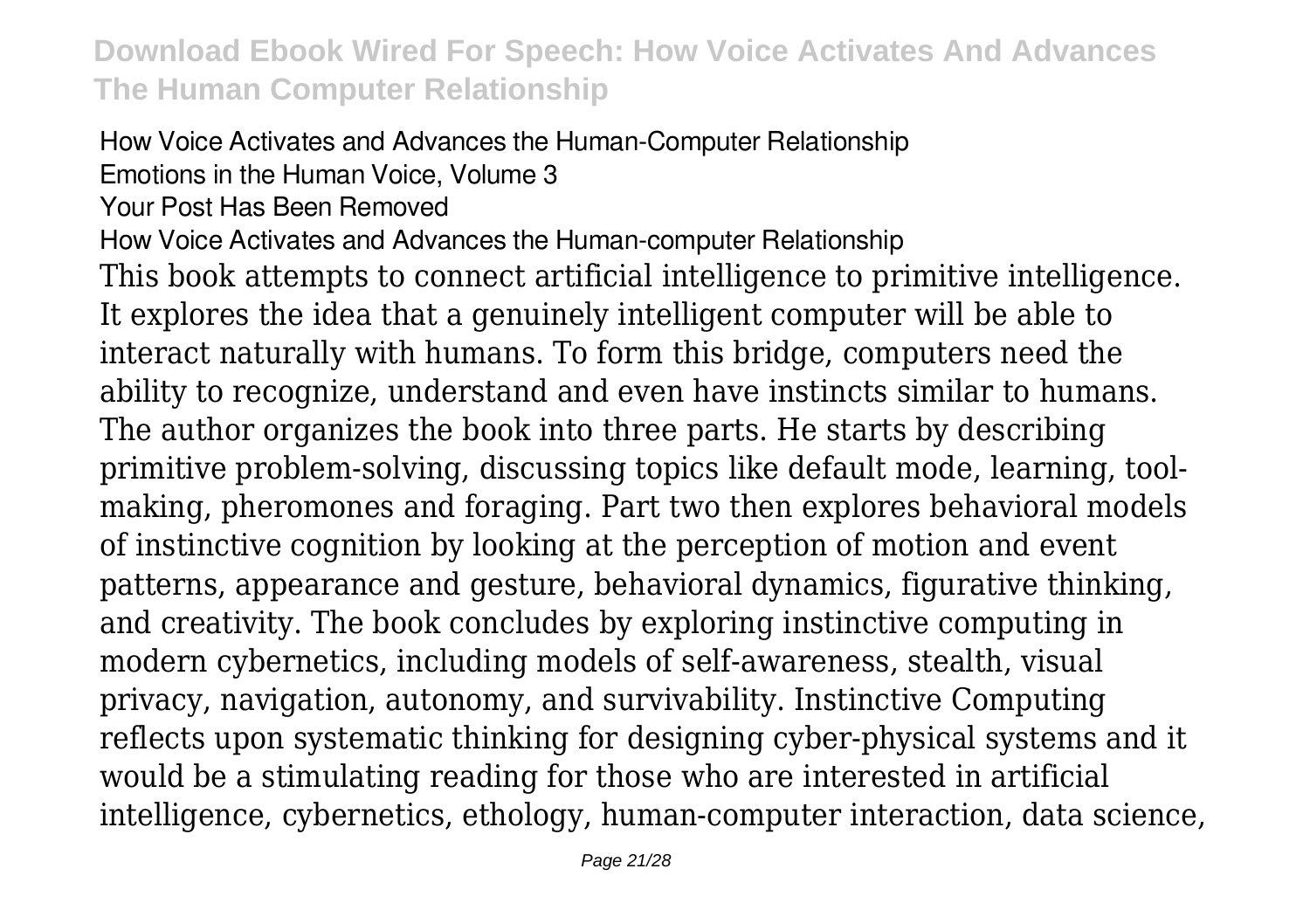computer science, security and privacy, social media, or autonomous robots. Speech Recognition has a long history of being one of the difficult problems in Artificial Intelligence and Computer Science. As one goes from problem solving tasks such as puzzles and chess to perceptual tasks such as speech and vision, the problem characteristics change dramatically: knowledge poor to knowledge rich; low data rates to high data rates; slow response time (minutes to hours) to instantaneous response time. These characteristics taken together increase the computational complexity of the problem by several orders of magnitude. Further, speech provides a challenging task domain which embodies many of the requirements of intelligent behavior: operate in real time; exploit vast amounts of knowledge, tolerate errorful, unexpected unknown input; use symbols and abstractions; communicate in natural language and learn from the environment. Voice input to computers offers a number of advantages. It provides a natural, fast, hands free, eyes free, location free input medium. However, there are many as yet unsolved problems that prevent routine use of speech as an input device by nonexperts. These include cost, real time response, speaker independence, robustness to variations such as noise, microphone, speech rate and loudness, and the ability to handle non-grammatical speech. Satisfactory solutions to Page 22/28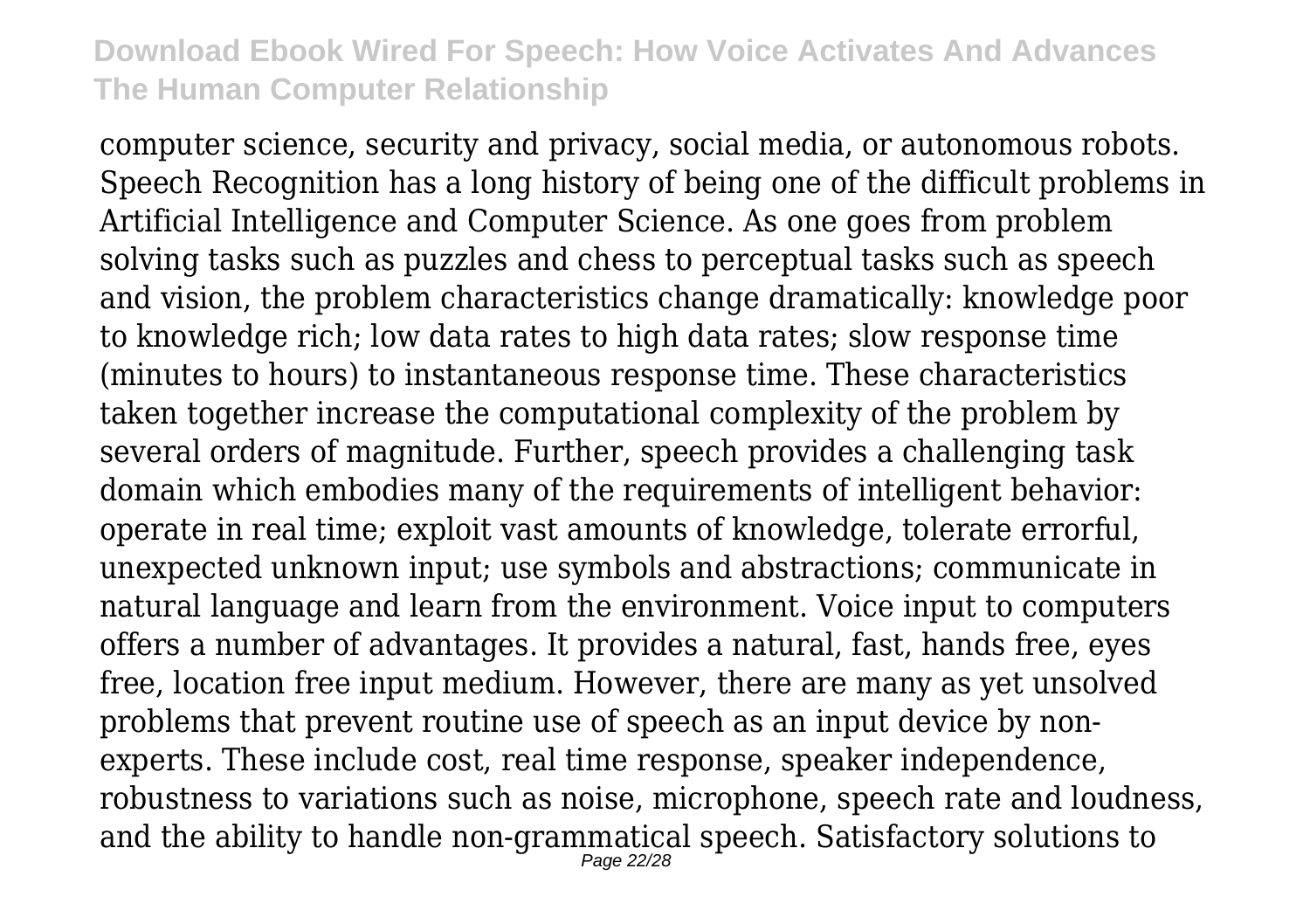each of these problems can be expected within the next decade. Recognition of unrestricted spontaneous continuous speech appears unsolvable at present. However, by the addition of simple constraints, such as clarification dialog to resolve ambiguity, we believe it will be possible to develop systems capable of accepting very large vocabulary continuous speechdictation.

What does a physician do about negative patient reviews on rate-your-doctor websites? Should doctors advertise on Google? How much should a medical practice's website cost? Are Facebook and blogging just passing fads? As medical practices face increasing business pressures in the 21st century, health care providers and executives ponder these and similar questions every day. The Totally Wired Doctor gives plain-talk answers and offers commonsense guidance to managing the formidable assortment of technology and market forces reshaping modern health care. Health providers particularly specialists need a steady flow of new patients. How and where they get them depends less on referring physicians and more on patients shopping online for information first and for doctors second. In The Totally Wired Doctor, author Ron Harman King makes Internet technology easy to understand for medical professionals, examining key elements of medical marketing, patient education and building a successful practice through the online and offline Page 23/28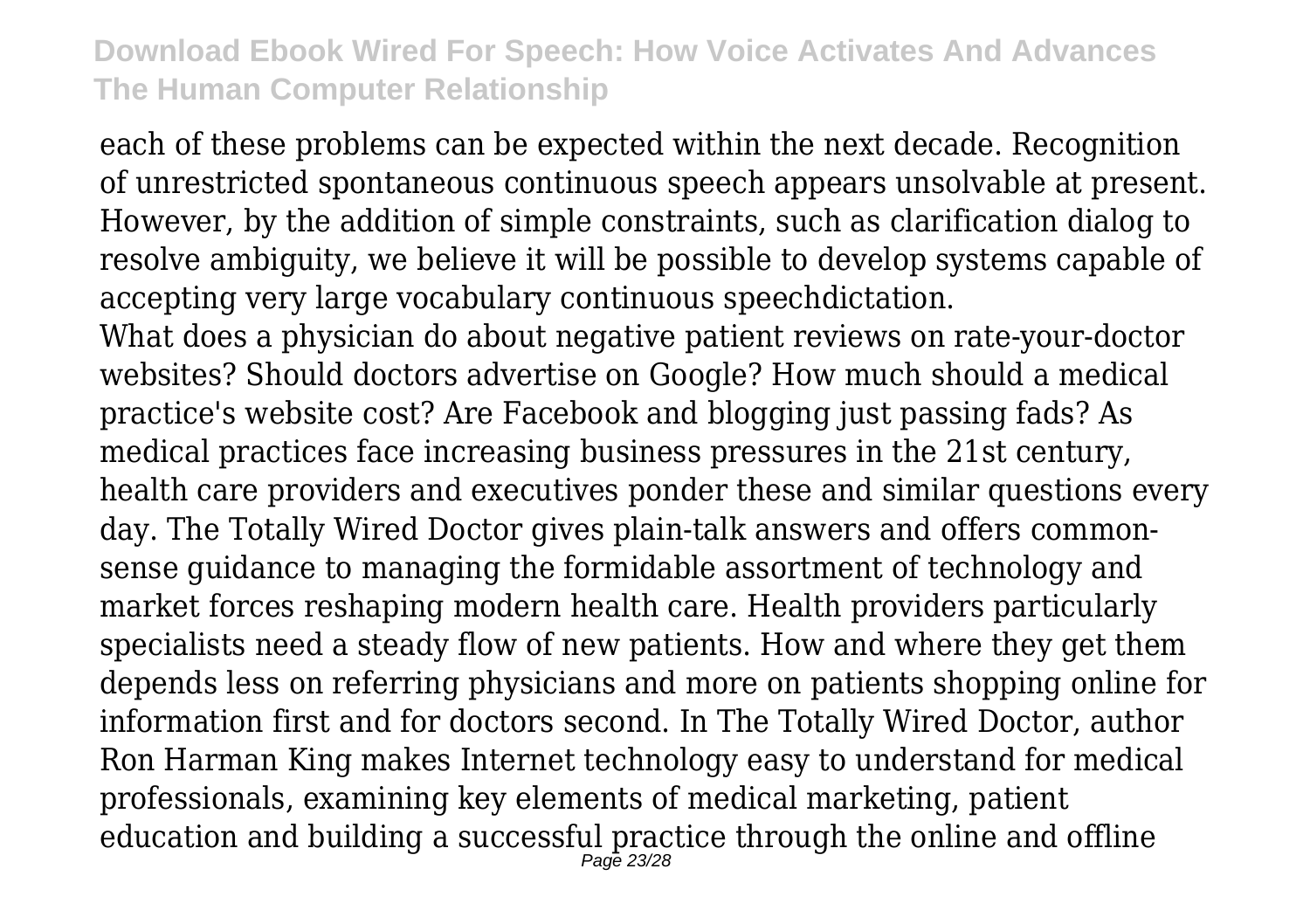processes patients use to select health care providers. About the AuthorRon Harman King is founder and CEO of Vanguard Communications, a Denverbased marketing, public relations and communications technology firm specializing in growing specialty medical practices and specialty hospitals. Through its MedMarketLink program, Vanguard has combined the disciplines of online and offline PR, strategic marketing and information technology to bring new patients to physicians from coast to coast. For more information, visit vanguardcommunications.net.

Wired for SpeechHow Voice Activates and Advances the Human-Computer RelationshipMIT Press

Computer Science and Software Engineering

Siri, Alexa, and Other Digital Assistants: The Librarian's Quick Guide

Culture and Perception

The Development of the SPHINX System

Automatic Speech Recognition

What is Thought?

## Thinking Machines

A New York Times bestselling writer explores what our unique sonic signature reveals about our species, our culture, and each one of us. Finally, a vital topic that has never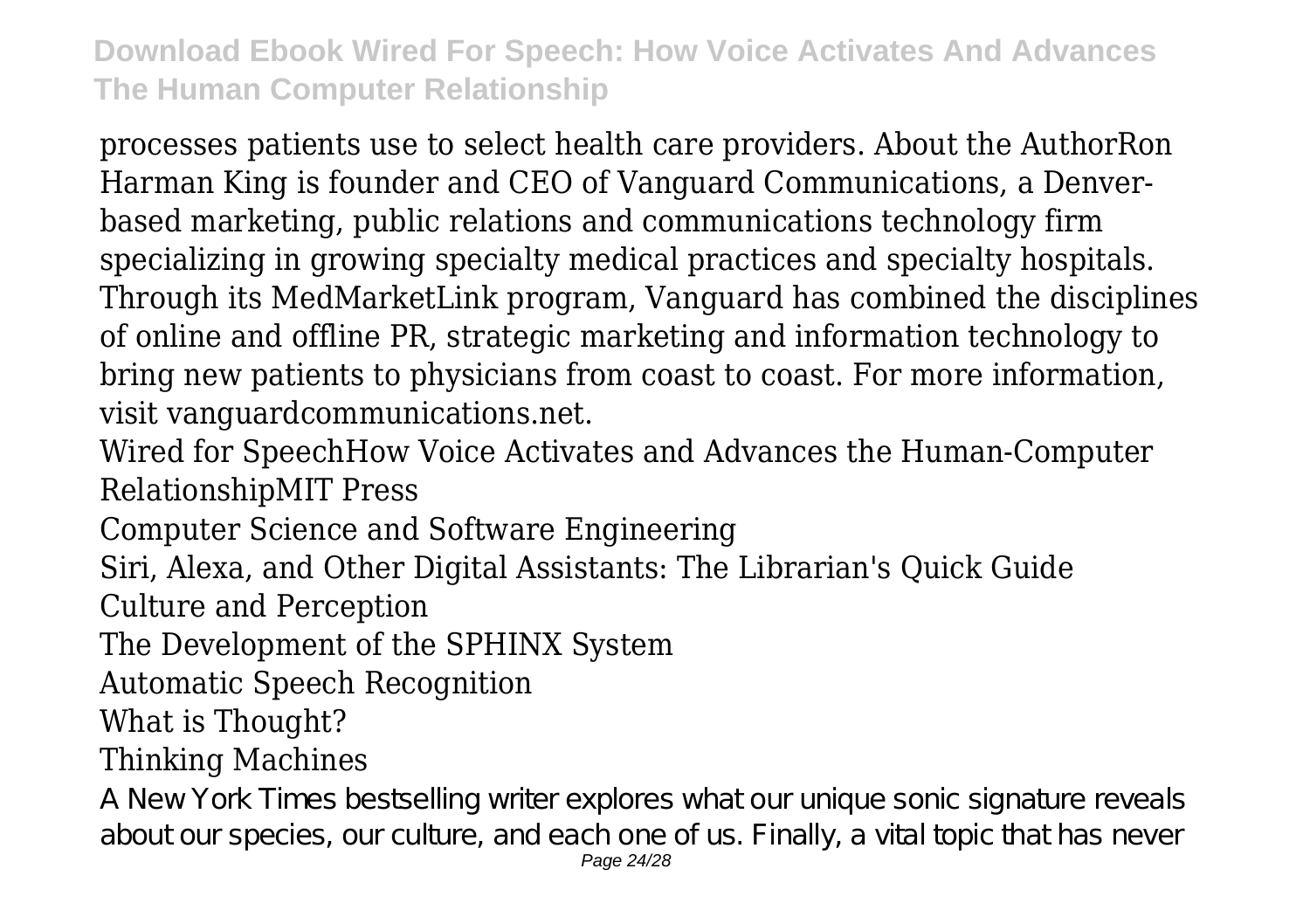had its own book gets its due. There's no shortage of books about public speaking or language or song. But until now, there has been no book about the miracle that underlies them all—the human voice itself. And there are few writers who could take on this surprisingly vast topic with more artistry and expertise than John Colapinto. Beginning with the novel—and compelling—argument that our ability to speak is what made us the planet's dominant species, he guides us from the voice's beginnings in lungfish millions of years ago to its culmination in the talent of Pavoratti, Martin Luther King Jr., and Beyoncé—and each of us, every day. Along the way, he shows us why the voice is the most efficient, effective means of communication ever devised: it works in all directions, in all weathers, even in the dark, and it can be calibrated to reach one other person or thousands. He reveals why speech is the single most complex and intricate activity humans can perform. He travels up the Amazon to meet the Piraha, a reclusive tribe whose singular language, more musical than any other, can help us hear how melodic principles underpin every word we utter. He heads up to Harvard to see how professional voices are helped and healed, and he ventures out on the campaign trail to see how demagogues wield their voices as weapons. As far-reaching as this book is, much of the delight of reading it lies in how intimate it feels. Everything Colapinto tells us can be tested by our own lungs and mouths and ears and brains. He shows us that, for those who pay attention, the voice is an eloquent means of communicating not only what the speaker means, but also their mood, sexual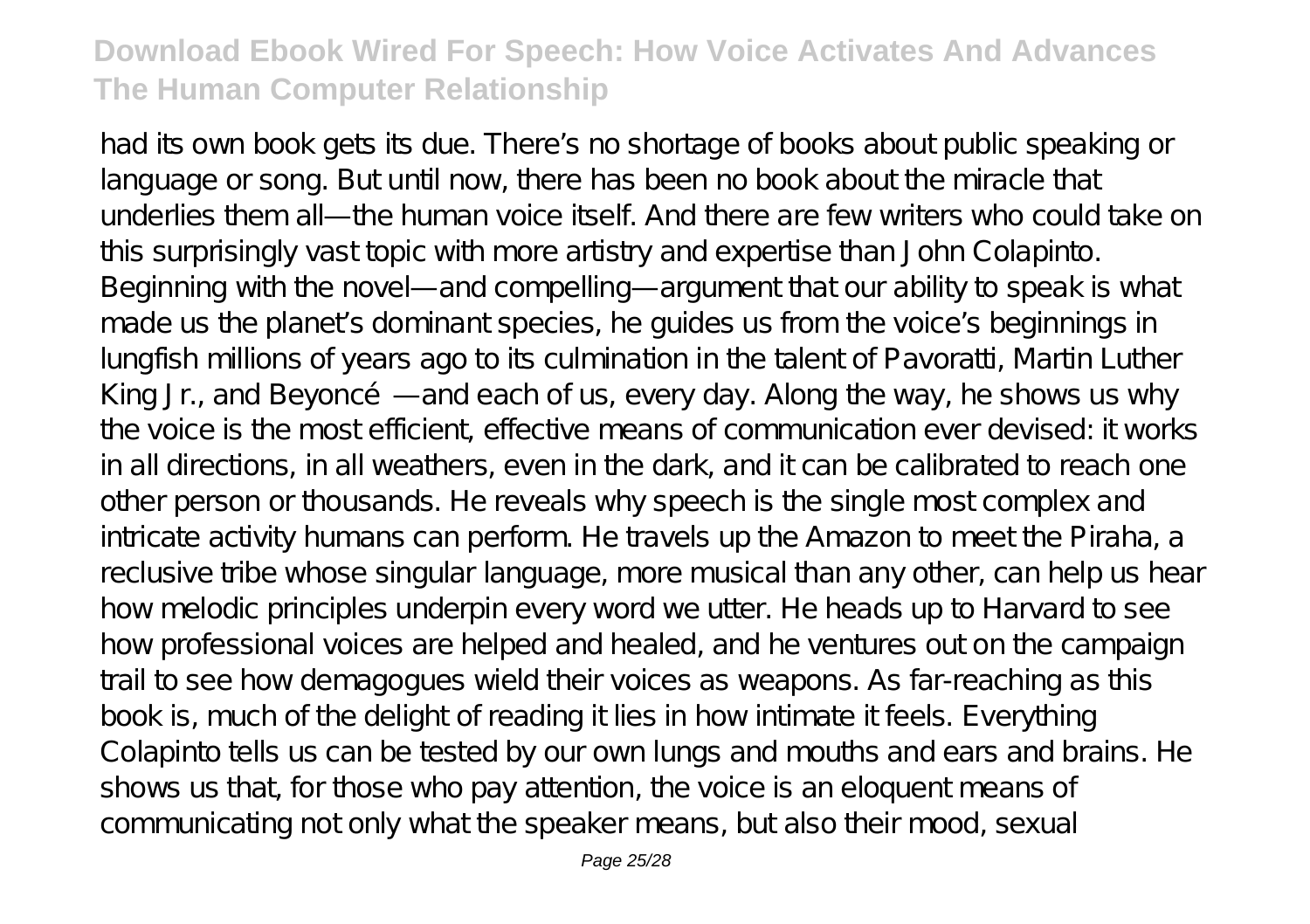preference, age, income, even psychological and physical illness. It overstates the case only slightly to say that anyone who talks, or sings, or listens will find a rich trove of thrills in This Is the Voice.

Apple has "Siri," Amazon "Alexa," Google "Google Assistant," and Microsoft "Cortana." Learn how you can use a popular technology to improve library services, increase their efficiency, and excel in your career. • Demystifies a powerful and popular new technology and how it works • Explains how to put voice computing and digital assistants to use in your library • Addresses privacy and ethical concerns that may be raised when implementing this technology

2016 marks the 60-year anniversary of the phrase 'Artificial Intelligence' and in this fascinating book, Luke Dormehl charts the weird and wonderful journey of one of mankind's greatest projects, the creation of Thinking Machines. This is a story of how what it means to be human in the face of accelerating machine intelligence. It's about trying to make computers that are smarter than we are, and what happens when it goes wrong. About what creativity means when all knowledge is data that can be stored on microchips. Or about what happens when machines can learn from their mistakes much faster than humans can. And above all, it's about the dazzling future around the corner, how our lives might just change forever, and whether you and I aren't just thinking machines of a sort as well.

This work combines interdisciplinary knowledge and experience from research fields of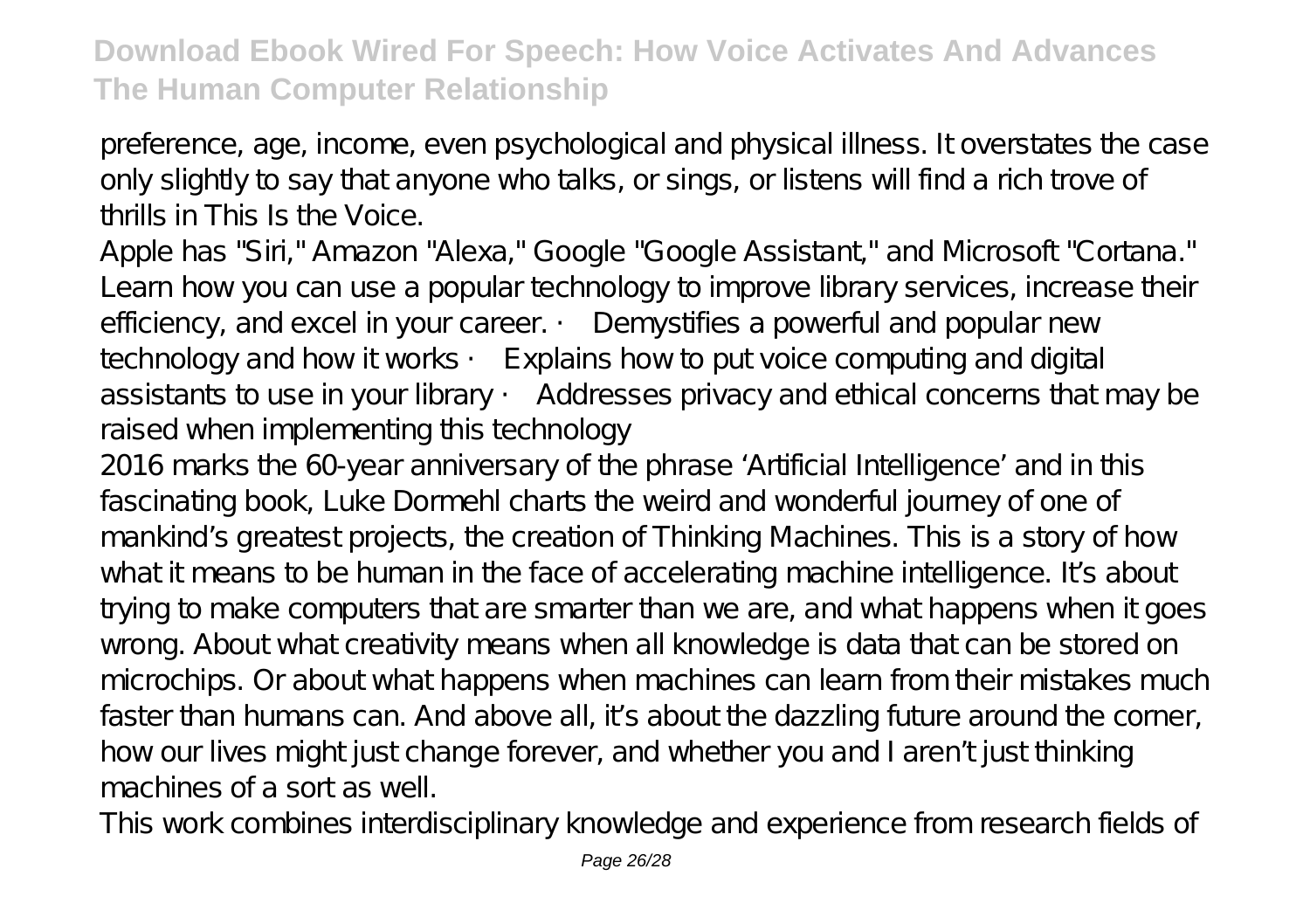psychology, linguistics, audio-processing, machine learning, and computer science. The work systematically explores a novel research topic devoted to automated modeling of personality expression from speech. For this aim, it introduces a novel personality assessment questionnaire and presents the results of extensive labeling sessions to annotate the speech data with personality assessments. It provides estimates of the Big 5 personality traits, i.e. openness, conscientiousness, extroversion, agreeableness, and neuroticism. Based on a database built on the questionnaire, the book presents models to tell apart different personality types or classes from speech automatically.

This Is the Voice

Social Media, the Internet and Marketing Technology for Medical Practices

Voice Interaction Design

Assessment and Automatic Classification

Talk

The Science of Conversation

Art and Culture Emerging with Ubiquitous Computing

*Artificial intelligence (AI) is often discussed as something extraordinary, a dream--or a*

*nightmare--that awakens metaphysical questions on human life. Yet far from a distant technology of the future, the true power of AI lies in its subtle revolution of ordinary life. From voice assistants like Siri to natural language processors, AI technologies use cultural biases and modern psychology*